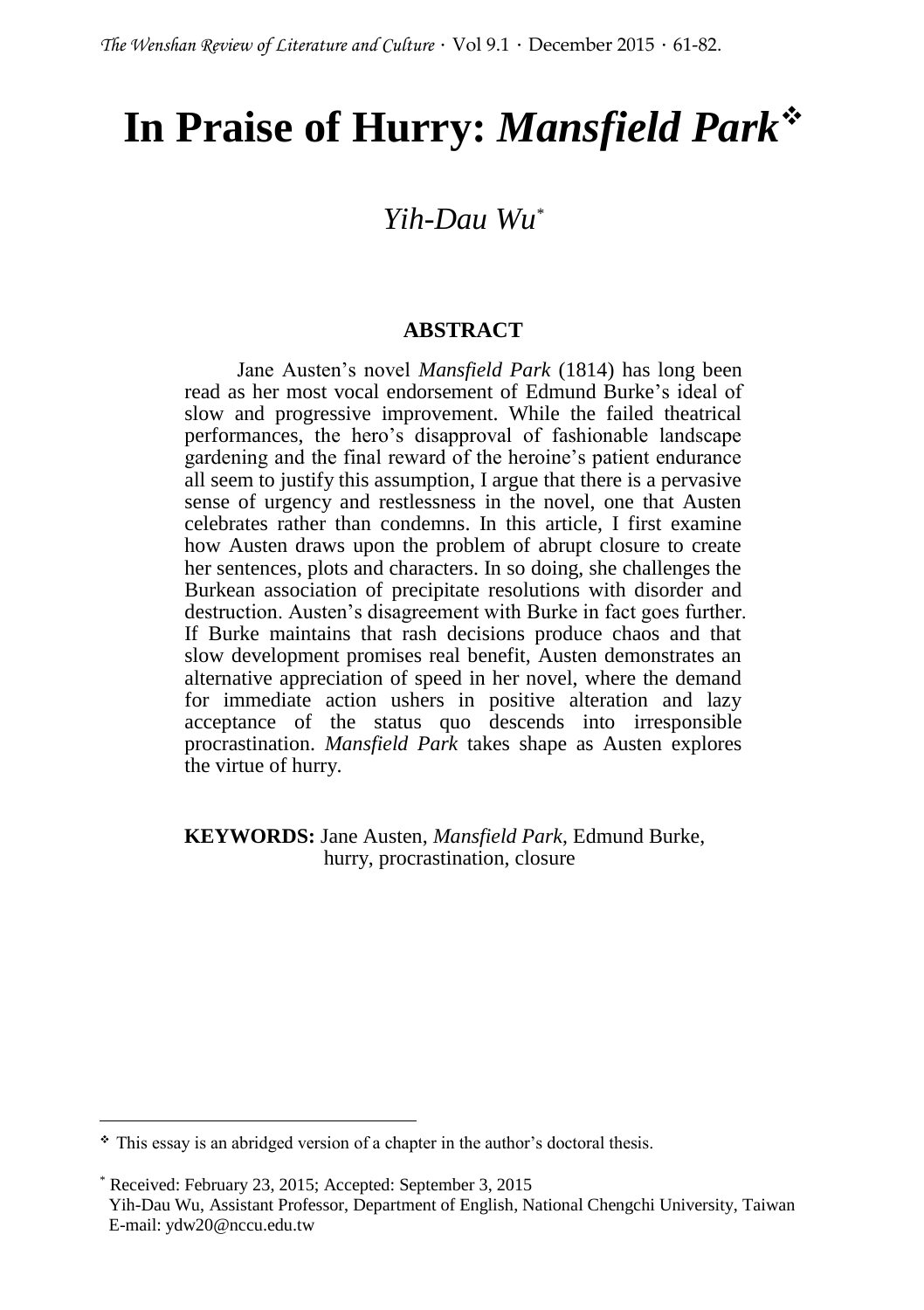# 頌讚匆促: 《曼斯菲爾莊園》

吳易道\*

#### 摘 要

珍·奧斯汀的小說《曼斯菲爾莊園》常被認為是奧氏作 品中思想最保守的一本書,因為書中對於激進革命(revolution) 的批判與對漸進改變 (progressive improvement)的嚮往和十八 世紀末英國保守派思想家愛德蒙‧柏克對法國大革命的抨擊 不謀而合。 本文從匆促(hurry)此一觀點出發,嘗試在《曼斯 菲爾莊園》一書中找出奧斯汀和柏克意見相左之處。柏克反 對法國大革命的重要原因之一是他認為該革命來的太快太突 然,柏克認為法國人民過於倉促的決定註定該國的政局改革 以悲劇收場。然而奧斯汀巧妙地將柏克害怕的匆促編織到她 的小說中,匆促此一概念不僅塑造了書中人物,掌控了情節 安排,更滲透到句法結構當中。換言之,如果柏克認為匆促 會帶來毀滅與混亂, 奧斯汀釋放了匆促的創浩潛力。此外, 奧斯汀亦不同意柏克對於緩慢改變的理想與憧憬。《曼斯菲 爾莊園》中對拖延(procrastination) 的負面呈現顯示了柏克所 謂漸進的改變易淪為懶散的安於現狀。相反的,小說中對於 當機立斷的果決行為往往有正面的評價。奧斯汀認為匆促還 是有其必要與獨特的價值。《曼斯菲爾莊園》並非奧斯汀思 想上最保守的一本小說,因為它對於匆促的頌讚是和保守柏 克的想法背道而馳的。

# 關鍵字:珍‧奧斯汀、《曼斯菲爾莊園》、愛德蒙‧柏克、 匆促、拖延、結束

<sup>\*</sup> 吳易道,國立政治大學英國語文學系助理教授。 E-mail: ydw20@nccu.edu.tw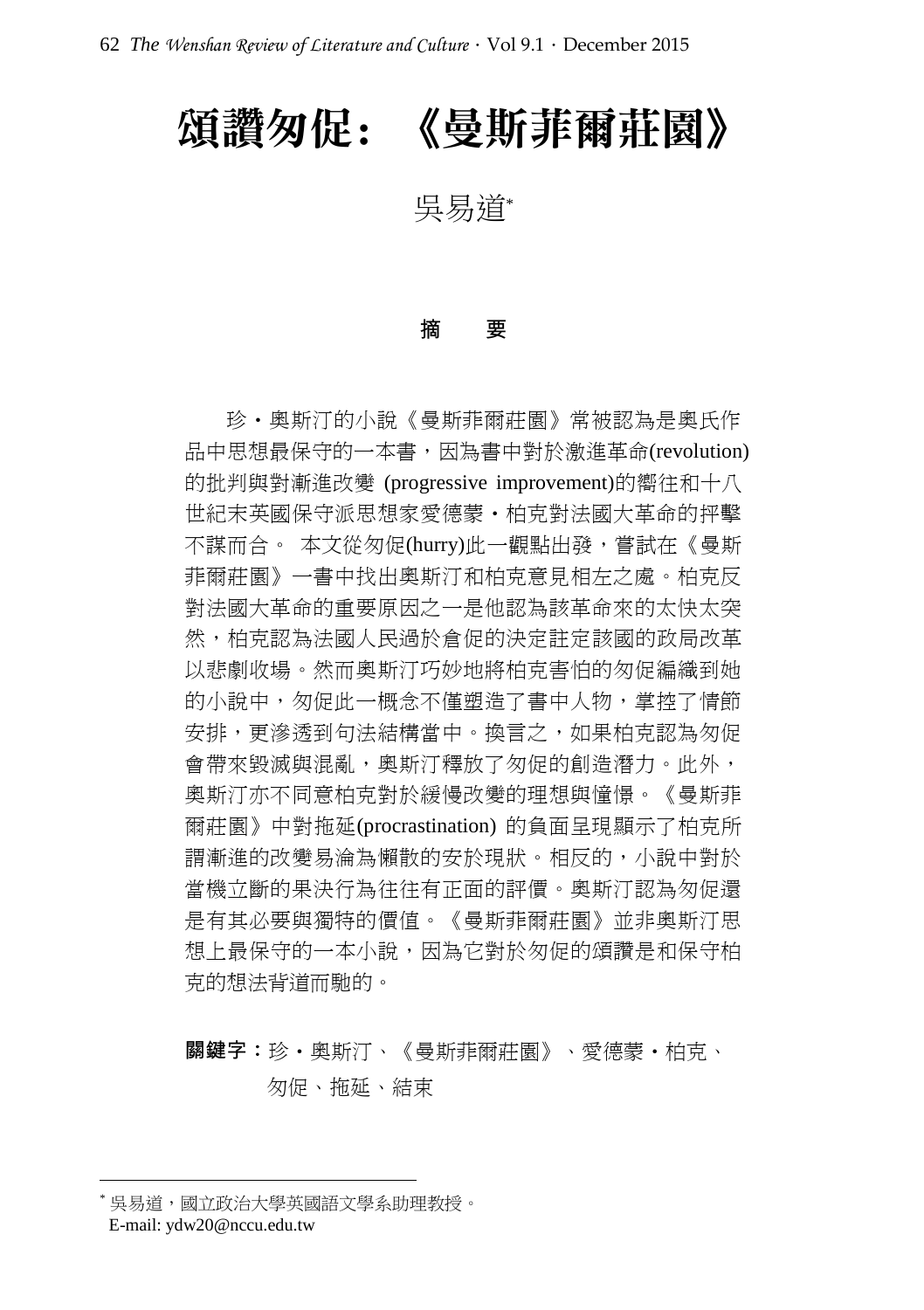In his famous review of Jane Austen's novels Walter Scott praises her truthful representation of everyday details and contrasts it favorably with the sensationalism of terror fiction in the 1790s. The latter style of novel is sensational because, Scott suggests, "violent changes of time, of place, and of circumstances, hurry [the hero] forward from one scene to another, and his adventures will usually be found only connected with each other because they have happened to the same individual." The former strain of fiction is refreshing and reassuring because it depicts life not as a rapid torrent but as "a placid or stagnant lake," from whose apparent tranquility important lessons can be drawn (qtd. in Southam 1: 61-63). Narrative rhythm plays a key role in Scott's attempt to differentiate popular Gothic novelists like Matthew Lewis and Ann Radcliffe from Austen. While Lewis and Radcliffe seldom allow their protagonists to rest in peace, quickly involving them in one extraordinary circumstance after another, Austen privileges quiet and long introspection. Impulsive activities are rarely accorded authorial approval in her published novels. Instead, those moments of restlessness are frequently subordinated to the overarching concern with social order, peace and harmony. And nowhere is this point more clearly illustrated than in *Mansfield Park*, where Mrs. Norris's failure to engage in quiet thoughtfulness and to accept delayed gratification frequently meets ridicule, contempt and defeat.

Austen's apparent distaste for impetuous action and immediate effect assumes a significant political resonance in *Mansfield Park*, arguably her most "conservative" novel thanks to its obvious Burkean allusions. In his influential *Reflections on the Revolution in France* (1790) Edmund Burke expressly condemns excessive haste with which a political reform is carried out. Throughout this work Burke identifies the intolerance of a due process and "precipitate resolutions" as the source of all evil in revolutionary France (35). Burke's skepticism of drastic revolution that overthrows the established order overnight and his preference for a slow and progressive development surface in *Mansfield Park* through Fanny Price and Edmund Bertram's joint disapproval of Mr. Rushworth's plan to "improve" his Sotherton estate. Rushworth has been too hasty in forming a scheme of significant alteration. He is infected with the contemporary enthusiasm for landscape gardening and wants to cut down the entire avenue immediately after he witnesses how a designer transforms his friend's estate. Upon hearing this scheme, Fanny laments the unfortunate downfall of old trees and Edmund remarks: "I should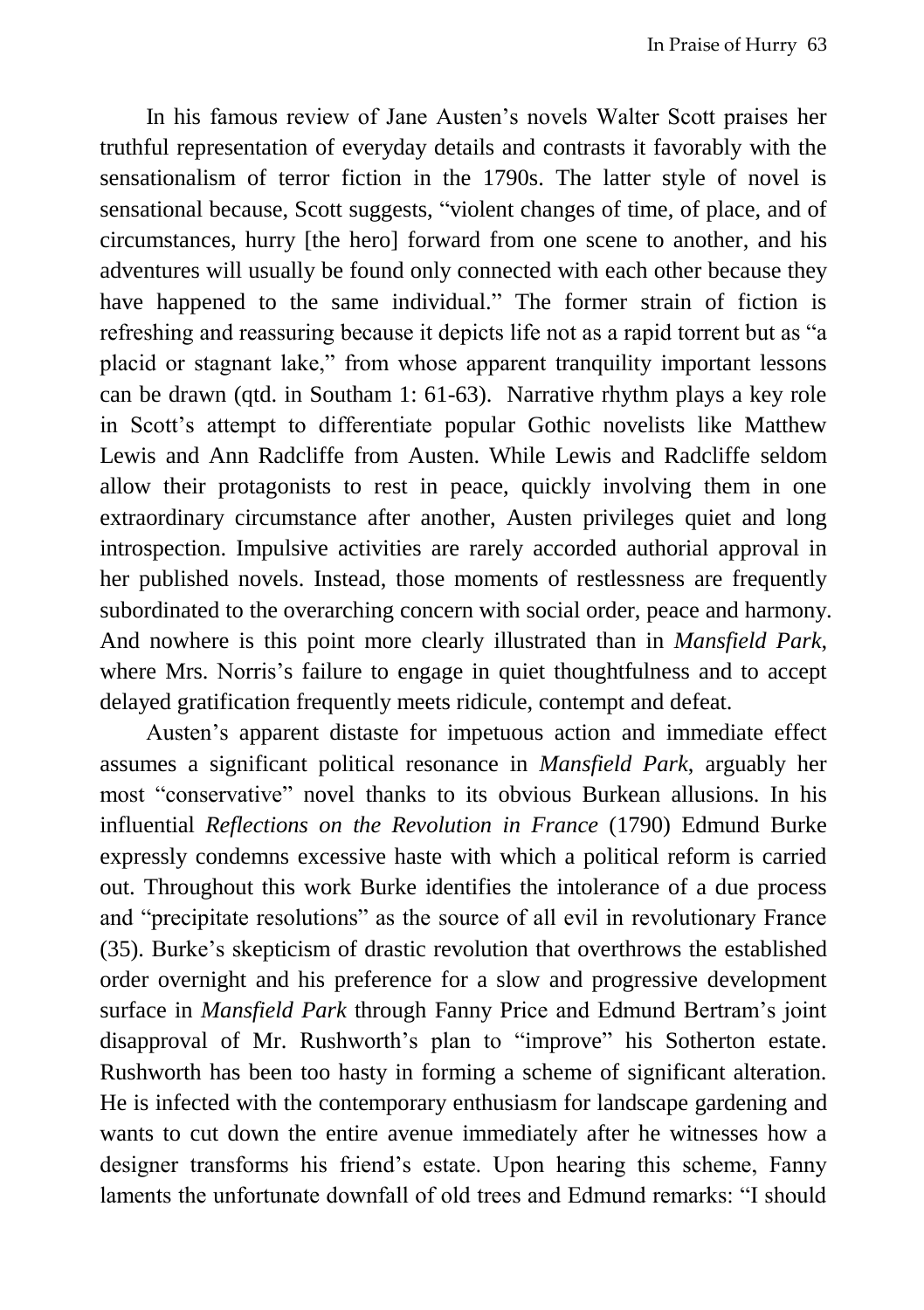not put myself into the hands of an improver. I would rather have an inferior degree of beauty, of my own choice, and acquired progressively" (*Mansfield Park [MP]* 66-67). Their shared regret in general, and Edmund's use of the word "progressively" in particular, provides strong evidence supporting the dominant critical consensus that Austen embraces the Burkean ideal of slow and progressive improvement.<sup>3</sup> Hurry, it seems, has no place of honor in *Mansfield Park*.

Indeed, in a novel concerned with repudiating indecent haste and rash decisions, the ability to endure a tedious process and to wait patiently is a prominent virtue. Many critics praise the heroine Fanny Price precisely for this reason. Intrigued by "the story of a girl who triumphs by doing nothing," Tony Tanner argues that we should pay attention to the consequence of Fanny's submission to passivity. "She sits, she waits, she endures; and, when she is finally promoted, through marriage, into an unexpectedly high social position, it seems to be a reward not so much for her vitality as for her extraordinary immobility." Fanny's final triumph suggests that, for Austen, patience and temperance hold the key to "the proper preservation of society" (143-46). Ruth Bernard Yeazell is another critic who reads *Mansfield Park* in terms of virtue rewarded. This text, she argues, is "not so much a story of growing up as a myth of recognition, a fantasy of being at last acknowledged for the princess one truly is." It is Fanny's history of "waiting to be discovered" and at the end of her waiting there stands her prince and a comfortable home (164-65).

If Fanny's willingness to wait pleases some readers, it annoys others, most famously Lionel Trilling. Irritated by Fanny's obsessive allegiance to inaction, Trilling identifies it with restraints and boredom that sap life of its pleasure. It is this unlovable heroine that makes the novel unappetizing for readers enamored of the liveliness that *Pride and Prejudice* embodies. These are his influential remarks: "Perhaps no other work of genius has ever spoken, or seemed to speak, so insistently for cautiousness and constraint, even for dullness. No other great novel has so anxiously asserted the need to find security, to establish, in fixity and enclosure, a refuge from the dangers of openness and chance. . . . Most troubling of all is its preference for rest over motion" (184-85). That Fanny's patience can be equally commendable and

 $\overline{\phantom{a}}$ 

<sup>&</sup>lt;sup>3</sup> For critics who play an important role in inaugurating and consolidating this consensus, see Duckworth 35-80; Tuite 98-155 and Karounos 715-36.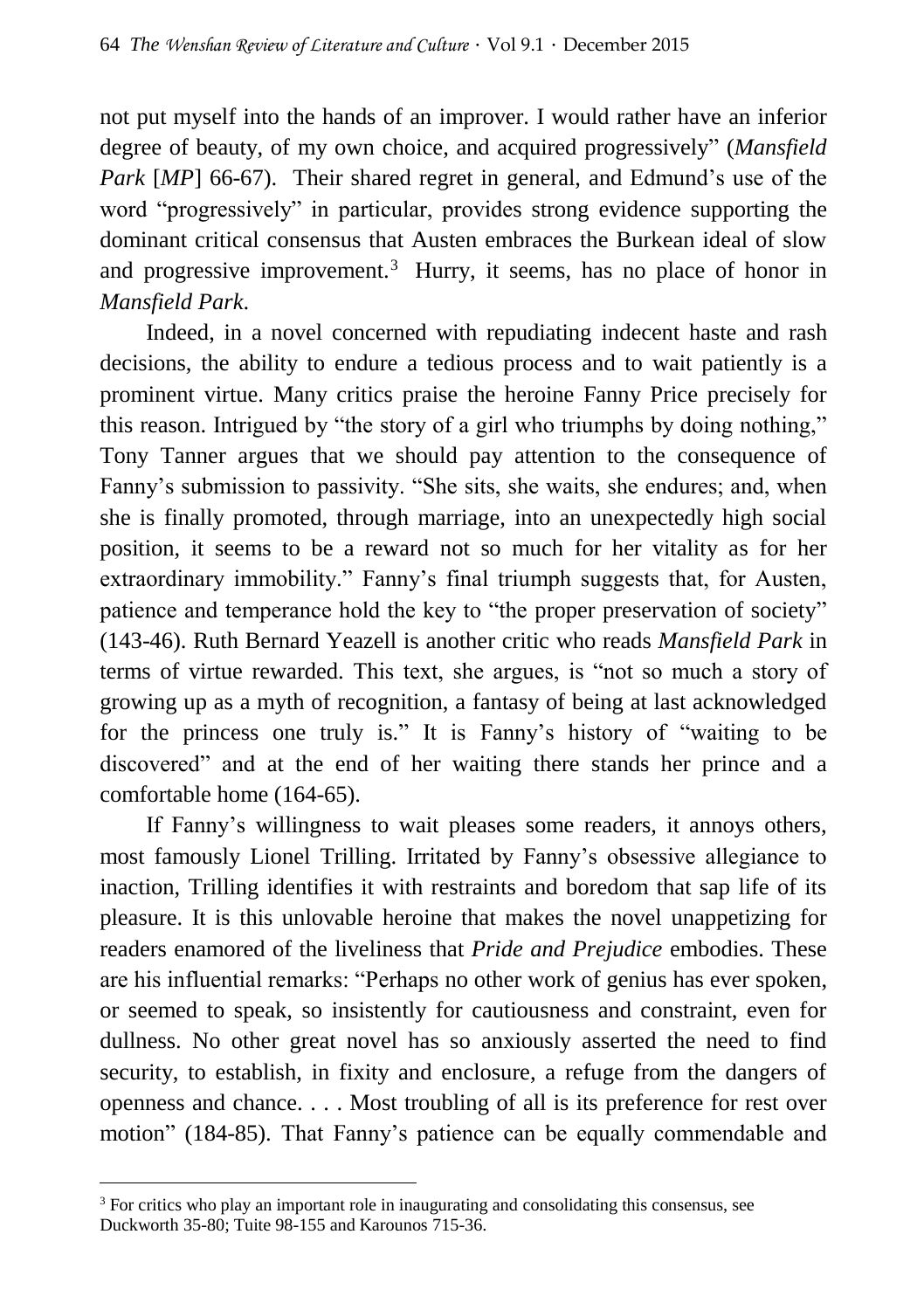disturbing is highly suggestive. It encourages us to consider an interesting possibility that impatience deserves our praise as much as our censure. This article seeks to turn this possibility into certainty and argues that, in *Mansfield Park*, Austen does not, like Burke, regard "precipitate resolutions" as a destructive power to be avoided positively. On the contrary, she relies heavily on them to construct her characters, plot and even the texture of her narrative prose. Scrutinizing the pervasive sense of urgency and restlessness in this novel would vindicate the merit of hurry.

## **I. Abrupt Closure**

Many early readers of *Mansfield Park* have found its conclusion peculiar. Canvassing the reception of this novel by her friends and neighbors, Austen records that a certain friend called Edward criticizes the ending as "unnatural." He does not believe that Henry Crawford could elope with Maria Bertram "when so much in love with Fanny." Austen's niece Fanny Knight and a Miss Clewes are similarly "not satisfied with the end" and "want more Love between [Fanny] & Edmund" (qtd. in Southam 1: 48-49). These instances of readerly dissatisfaction indicate that Austen does not provide sufficient detail to make her conclusion convincing. For those unsatisfied readers, she should have explained more why Henry's professed constancy for Fanny falters in the face of the woman he does not love or dramatized more the transfer of Edmund's affection from Mary Crawford to Fanny. Why didn't Austen do so?

Claudia Johnson's comment on Edmund's final marriage offers a clue. She writes: "When Edmund finally gets around to asking Fanny to marry him, the narrator intrudes with an unwontedly Sternean garrulity that obliges us to consider their alliance as a perfunctorily opted anticlimax the narrator washes her hands of, rather than a properly wished-for and well-deserved union towards which the parties have been moving all along" (114). At the heart of this observation lies a criticism of undue haste. Austen does not show us a slow but steady progress towards marital happiness but replaces it with an abrupt anti-climax. Johnson's allusion to hand-washing suggests the author is impatient with the mess she has created and is eager to get rid of it as soon as possible. The narrator's famous declaration confirms this point: "Let other pens dwell on guilt and misery. I quit such odious subject as soon as I can, impatient to restore every body, not greatly in fault themselves, to tolerable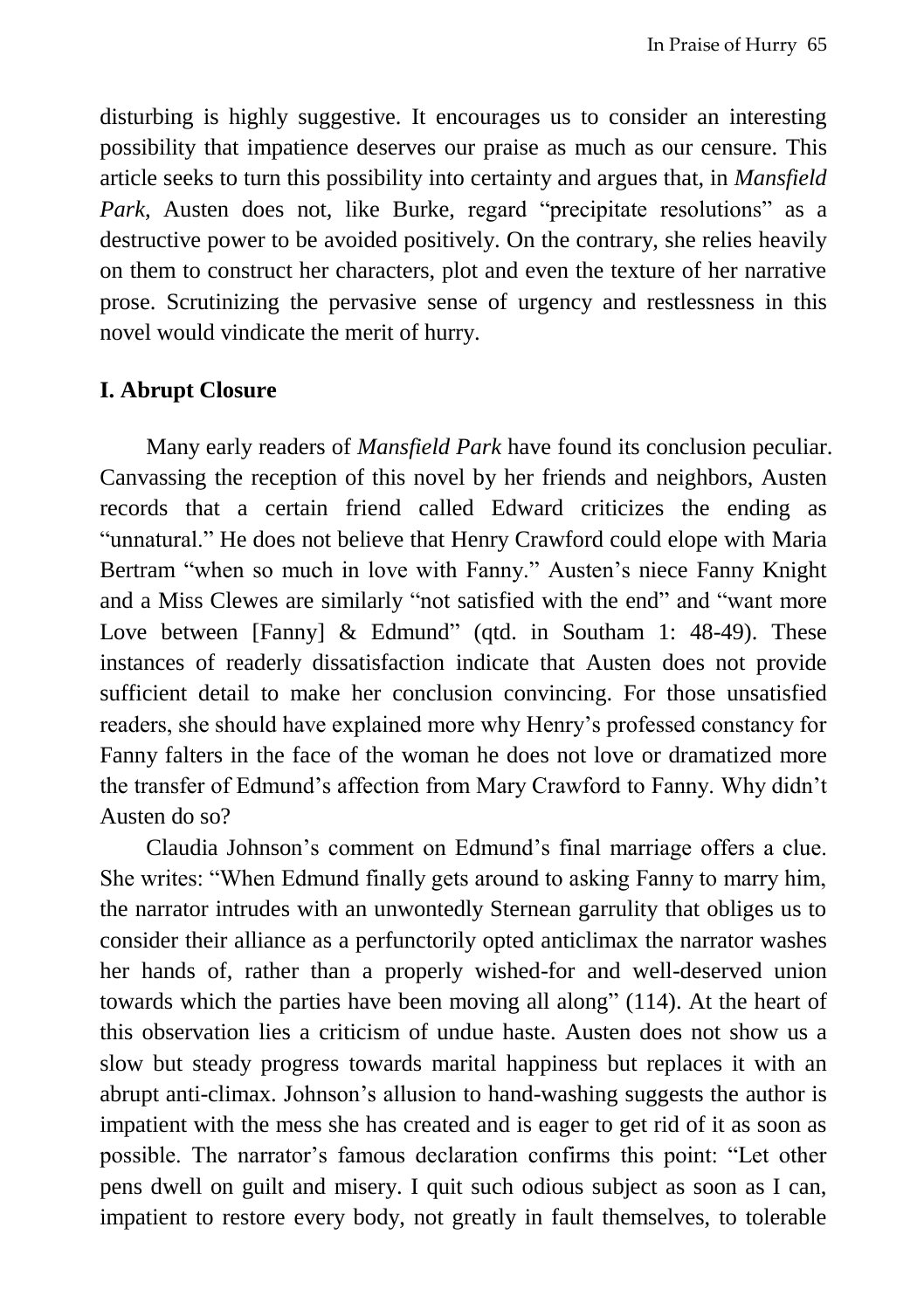comfort, and to have done with all the rest" (*MP* 533). This is a call for hurrying towards a decisive conclusion, one that can wind up all the on-going storylines and quickly put an end to morally dubious scenarios. The remaining ten pages of the novel appropriately respond to this call. Thus the development of Edmund's attraction to Fanny is briskly summarized: "Having once set out, and felt that he had done so, on this road to happiness, there was nothing on the side of prudence to stop him or make his progress slow" (*MP*  544). Thus the illicit relationship between Maria and Henry is concluded with one sentence: "She hoped to marry him, and they continued together till she was obliged to be convinced that such hope was vain, and till the disappointment and wretchedness arising from the conviction, rendered her temper so bad, and her feelings for him so like hatred, as to make them for a while each other's punishment, and then induce a voluntary separation" (*MP*  536). The repetition of the conjunction "and" postpones the arrival of a full stop, implying the narrator's eagerness to report all we need to know about the sinful pair with as few sentences as possible. The narrator's impatience, probably fueled by moral indignation, determines how a sentence is constructed and how much information it carries.

The effect of this impatience is certainly not confined to sentence formation but is felt in the overall quality of Austen's prose. The last chapter of *Mansfield Park* where narrative impatience dominates differs from the preceding pages inasmuch as it transgresses the bounds of narrative. Most narratologists consider actions and events to be constituent elements of a narrative. Eventlessness generally belongs to the realm of lyric poetry.<sup>4</sup> The narrator of *Mansfield Park* gives the last chapter a lyric touch because, in a hurry to conclude the novel, she halts all actions and minimizes all events. We are denied any conversation or interaction between characters. Instead, via free indirect speech, the narrator introduces us to the inner world of most major characters. As Clara Tuite has argued, "free indirect discourse is *the*  strategy by which Austen lyricizes the novel" because, by externalizing the internal development of the human mind, it "displays the full lyric potential of

 $\overline{\phantom{a}}$ <sup>4</sup> Austen's literary contemporaries subscribe to this connection between eventlessness and poeticness. Coleridge expresses his concern that Robert Southey's interest in narrative may compromise his poetic creativity: "I am fearful that he will begin to rely too much on *story* and *event* in his poems, to the neglect of those *lofty imaginings*, that are peculiar to, and definitive of, the poet." Wordsworth similarly prioritizes "lofty imaginings" over mundane activities. In "Michael," he aspires to "a story" "ungarnish'd with events" (qtd. in Clayton 12).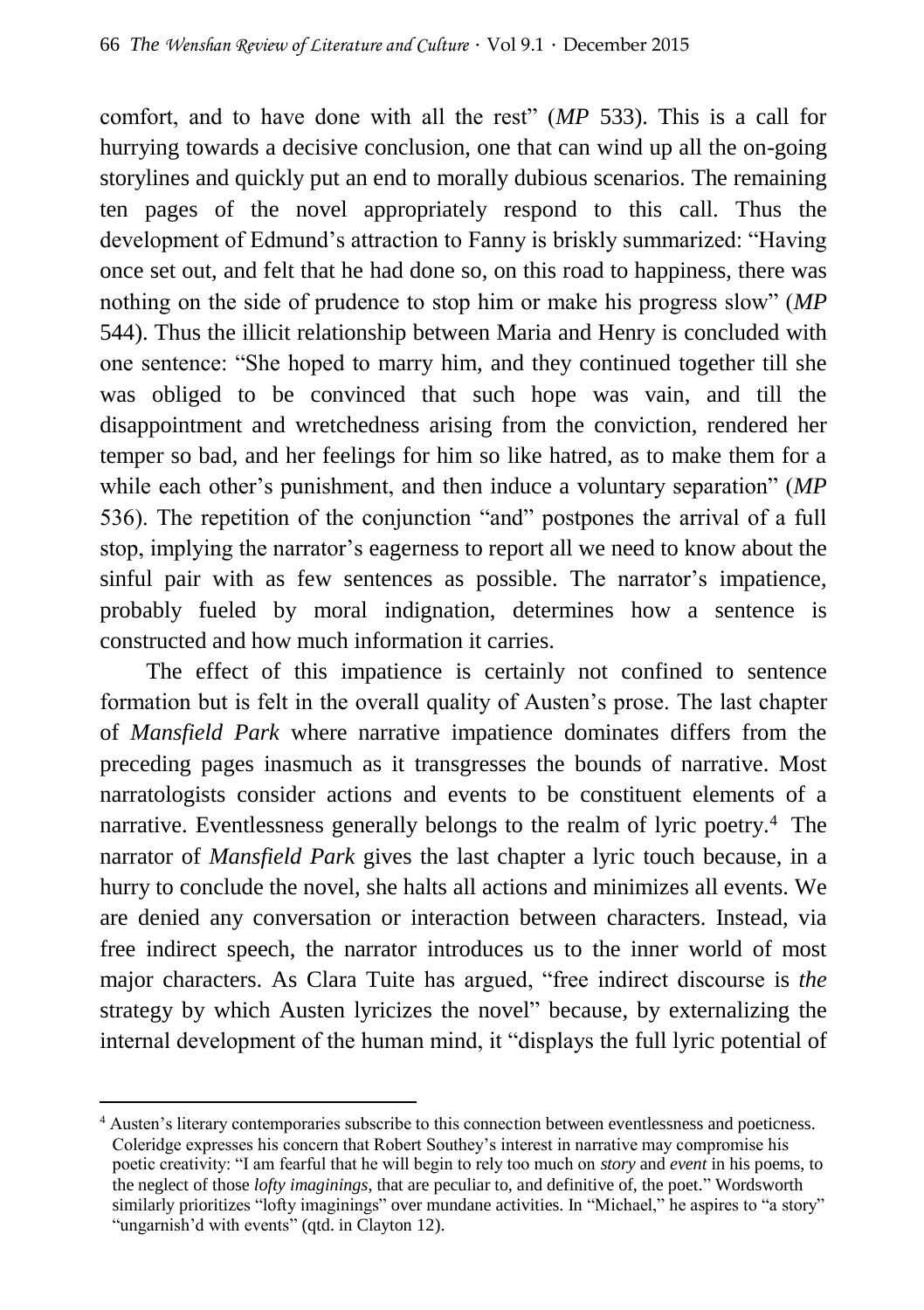prose" (72-74). Gabrielle Starr further amplifies Tuite's point. She writes: "Free indirect discourse in the novel and the romantic lyric has something important in common: both connected consciousness to the facts of literary form, blending consciousness into words, phrases, and the controlling factors of representation, moving both genres toward techniques that emphasize what is half-created and what perceived" (200). Dominated by free indirect discourse, the last chapter of *Mansfield Park* shows a conspicuous lyric turn. The cause of employing this narrative technique is equally important as its effect. The narrator infiltrates the consciousness of the characters, usurping their right to speak for themselves, because she desires quickly to put an end to the novel. The demand for hurry, in other words, creates an unconventional prose with poetic grace.

In this respect, the precipitate conclusion of *Mansfield Park* confirms the common critical assumption of this novel's pervasive lyricism, in the sense that it frequently alludes to Wordsworth's poetic experiences. Fanny's rhapsody about the influence of time on the human mind ("How wonderful, how very wonderful the operations of time, and the changes of the human mind!") is evidently Wordsworthian (*MP* 243). The famous East room, where we observe a transparency of Tintern Abbey, recalls Wordsworth's poem of the same name. Fanny's reflection in that chamber, which allows her to "redeem experiences of suffering and loss by recognizing them as part of the texture of self and history," distinguishes Wordsworthian memory from that celebrated by eighteenth-century moral philosophers (Deresiewicz 58). To uncover Wordsworth's presence in this novel is to argue that Austen's narrative prose can beautifully accommodate lyric moments. This argument is particularly useful for critics attempting to defend Austen against Charlotte Brontё's famous critique: "Can there be a great artist without poetry?"<sup>5</sup> But the Wordsworthian allusions in *Mansfield Park* are not unequivocal. Austen incorporates them into her text, only to brush them aside with abrupt impatience.

Consider the famous star-gazing scene. Fanny and Edmund stand by the window and look at the starry sky. Fanny exclaims: "Here's harmony! . . . Here's repose! . . . Here's what may tranquillize every care, and lift the heart

 $\overline{a}$ 

<sup>5</sup> On 18 January 1848, Charlotte Brontё wrote a letter to G.H. Lewes, in which she questioned Lewes's claim that Austen could be a great writer without demonstrating "the ravishing enthusiasm of poetry" in her works (qtd. in Southam 1:127).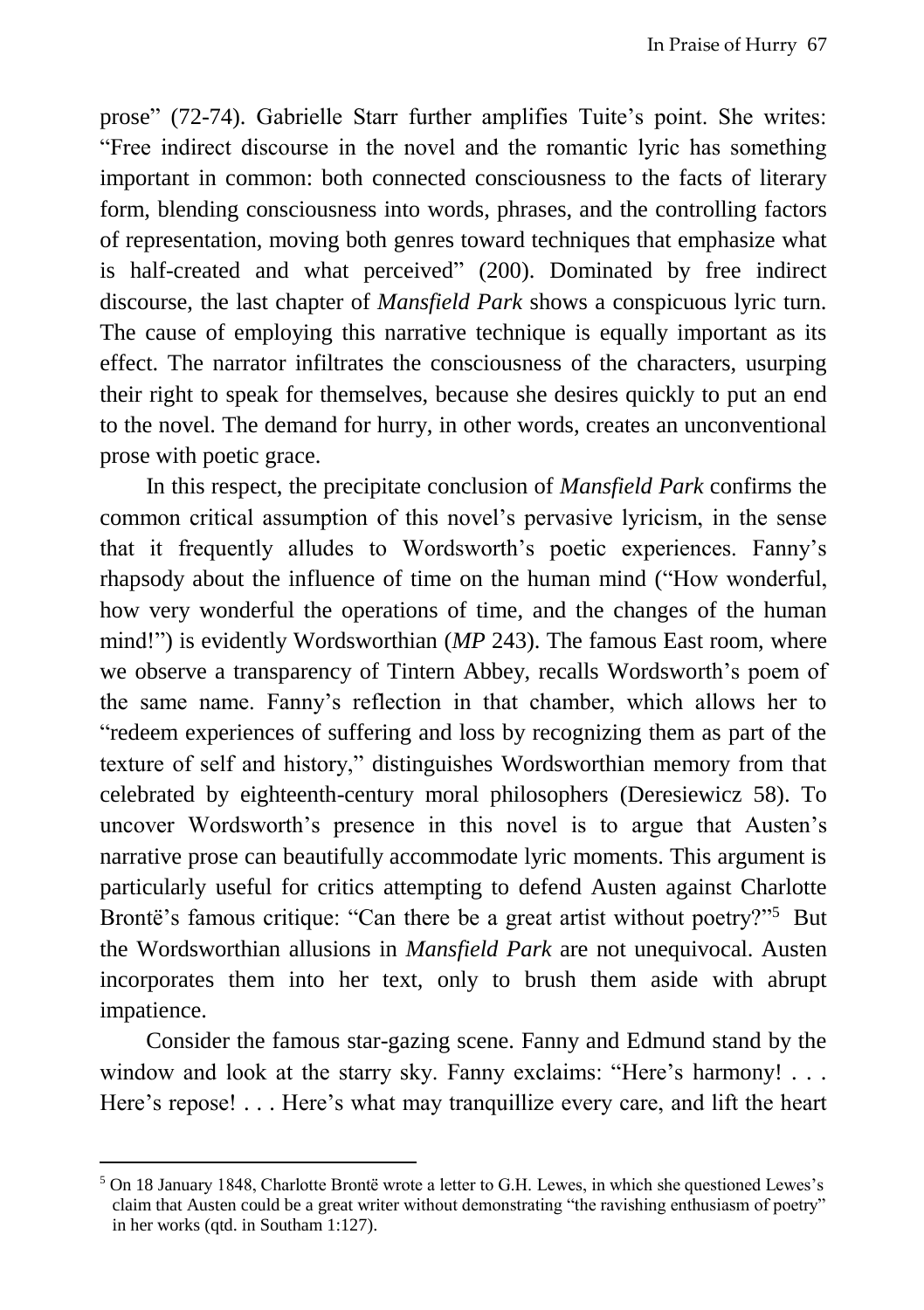to rapture! When I look out on such a night as this, I feel as if there could be neither wickedness nor sorrow in the world; and there certainly would be less of both if the sublimity of Nature were more attended to, and people were carried more out of themselves by contemplating such a scene" (*MP* 132). Fanny's praise of "the sublimity of Nature" and its redemptive power obviously echoes Wordsworth's lyric rapture. When she "look[s] out on such a night" through a window, Fanny sees not only the Cassiopeia constellation but also the images of herself and Edmund mirrored on the glass. This is a quintessentially Wordsworthian moment of self-reflection. However, no sooner has this affective effusion started to impregnate Austen's narrative prose with a poetic touch, than it is suspended. Mary Crawford's glee begins and Edmund delays his plan to leave the house and view the stars with Fanny: "We will stay till this is finished" (*MP* 132). This interruption is highly suggestive. It is as if Austen herself grew suspicious of the lyric turn of her prose. Putting her words into Edmund's mouth, she postpones it indefinitely. Yielding to Mary's temptation, Edmund forgets the star-gazing plan altogether.

Austen's abrupt termination of the Wordsworthian moment not only implies her qualified appreciation of Romantic lyricism. It also supports Richard Simpson's important, but much-ignored, claim that Austen "seems to have an ethical dread of the poetic rapture."<sup>6</sup> Simpson's comment suggests that Austen's objection to Wordsworth has ethical significance. Wordsworth's "poetic rapture," as Fanny's enthusiastic outburst suggests, is an aesthetic and amoral experience unconcerned with a definitive conclusion. Short-circuiting Fanny's eulogy of nature complicates the purely lyric experience, not least because it introduces the problem of abrupt closure and its moral implications. Edmund's sudden backtracking not merely exposes Fanny to Mrs. Norris's bullying attack, but also prefigures his temporary lapse of moral judgement under the influence of seductive Mary. Abruptness endows closure with a moral import.

It is in such an attempt to moralize a precipitate end that we can see Austen's critical rewriting of the Wordsworthian transcendental moment. The

 $\overline{a}$ <sup>6</sup> Simpson's review of Austen's novels appeared in the *Memoir, North British Review* in 1870. In this article he compares Austen to Shakespeare but acknowledges her lack of poetic genius: "Within her range her characterization is truly Shakespearean; but she has scarcely a spark of poetry. . . . [I]n fact, she was just so far a poet as a critic might be expected to be. She even seems to have had an ethical dread of the poetic rapture" (qtd. in Southam 1: 243-44).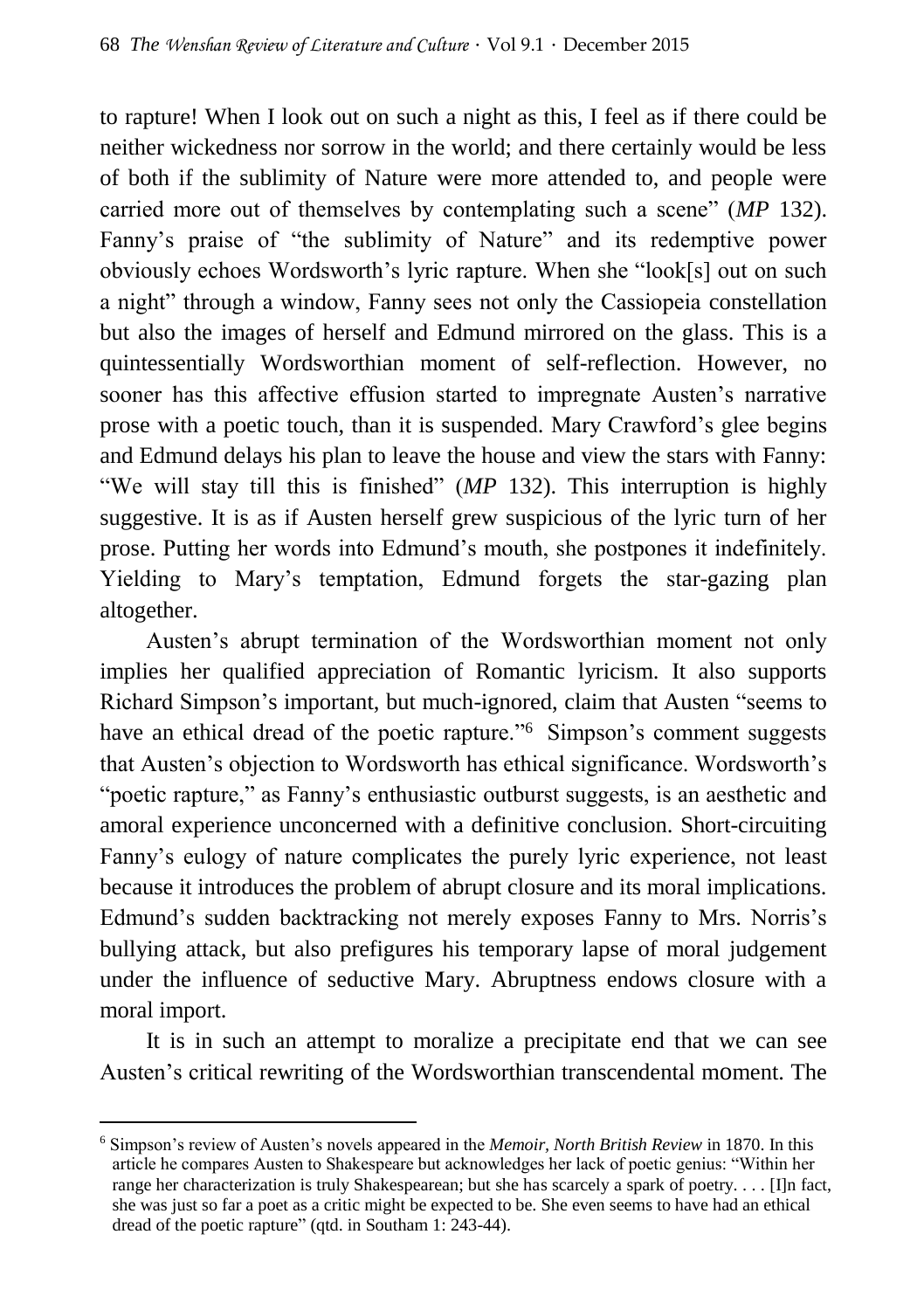visionary experience in Wordsworth's poems possesses disruptive force and frequently cuts short the forgoing narrative. In the sixth book of *The Prelude* (1805) Wordsworth describes his crossing the Simplon Pass in August 1790. He and his fellow travelers lose their way and are obliged to turn back. Their enquiry of direction and the local peasant's surprising reply mark the climax of this incident: "Hard of belief, we questioned him again, / And all the answers which the man returned / To our inquiries, in their sense and substance / Translated by the feelings which we had, / Ended in this — that we had crossed the Alps" (520-24). Immediately after this discovery, the poet's story is interrupted by his own imagination:

> Imagination! — lifting up itself Before the eye and progress of my song Like an unfathered vapour, here that power, In all the might of its endowments, came Athwart me. I was lost as in a cloud, Halted without a struggle to break through And now, recovering, to my soul I say 'I recognise thy glory'. In such strength Of usurpation, in such visitings Of awful promise, when the light of sense Goes out in flashes that have shewn to us The invisible world,  $\ldots$  (525-36)

We never know what Wordsworth sees in the "invisible world." As is usually the case in Wordsworth's poems, this poetic rapture foregrounds the power of his imagination and pays little attention to the (narrative) rupture it produces. The consequent disruption is largely detached from ethical concerns.

Although Austen could not have read *The Prelude*, which was published posthumously in 1850, this sudden disruption of narrative in favor of imagination is reconfigured in *Mansfield Park* with an unmistakable moral message. After his return from Antigua, Sir Thomas desires to know the history of the family theatricals. He questions Mrs. Norris as to why she allows her nieces and nephews to stage a scandalous play during his absence. Uncomfortable under this interrogation, Mrs. Norris finds that "her only resource was to get out of the subject as fast as possible and turn the current of Sir Thomas's ideas into a happier channel" (*MP* 220). Therefore, without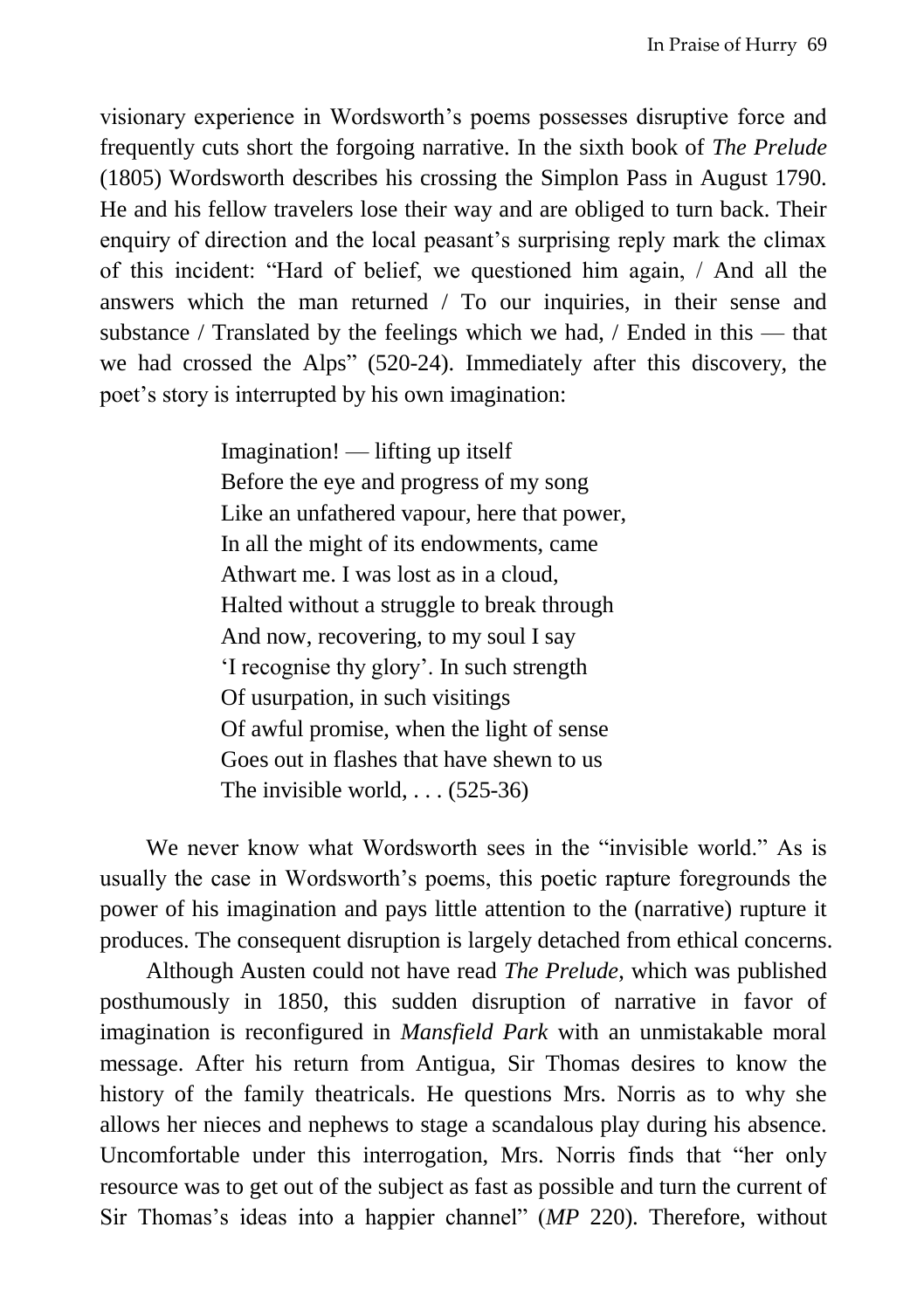waiting for Sir Thomas to finish his question, she boasts of her determined visit to Sotherton, which allegedly facilitates Maria's engagement with Rushworth.

> "I know how great, how justly great your influence is with Lady Bertram and his children, and am the more concerned that it should not have been"—

> "My dear Sir Thomas, if you had seen the state of *that* day! I thought we should never got through them . . . and poor old coachman would attend us, out of his great love and kindness, though . . . I could not help going to him up in his room before we set off to advise him not to venture . . . when we got into the rough lanes about Stoke, where what with frost and snow upon beds of stones, it was worse than any thing you can imagine" (*MP* 221-22)

Sir Thomas's search for stories is effectively frustrated by Mrs. Norris's impatient exploitation of imagination. For one thing, she is perhaps fabricating events that never happened, since this anecdote is never alluded to by any other characters. For another, by asking Sir Thomas to envision the difficulties she encounters in bringing about the advantageous marriage, she evades Sir Thomas's accusation that she is responsible for the chaos in his family. If Wordsworth's disruptive imagination carries us to an ethereal realm that transcends everyday occurrences, Mrs. Norris's reminds us of sordid human transactions and of convenient but loveless unions. If Wordsworth bypasses the issue of morality by internalizing disruption as an intellectual experience, Austen presents precipitate closure as a matter of interruption informed by power struggle and moral concerns.

Interruption, the failure to wait until others have finished their speech, is a character flaw that many conduct books in Austen's period specifically denounce. For these conduct manual writers interruption inevitably spoils a conversation, suggesting both disrespect for the person whose speech is cut short and the rudeness of the interrupter. Hannah More in *Strictures on Female Education* (1799), for example, cautions her female readers to avoid "the charge of *inverting* the Apostle's precept, and being *swift* to *speak*, *slow* to *hear*" (2: 66). If More seeks to nip this bad habit in the bud, Austen repeatedly draws upon it to create her characters and stories. This charge of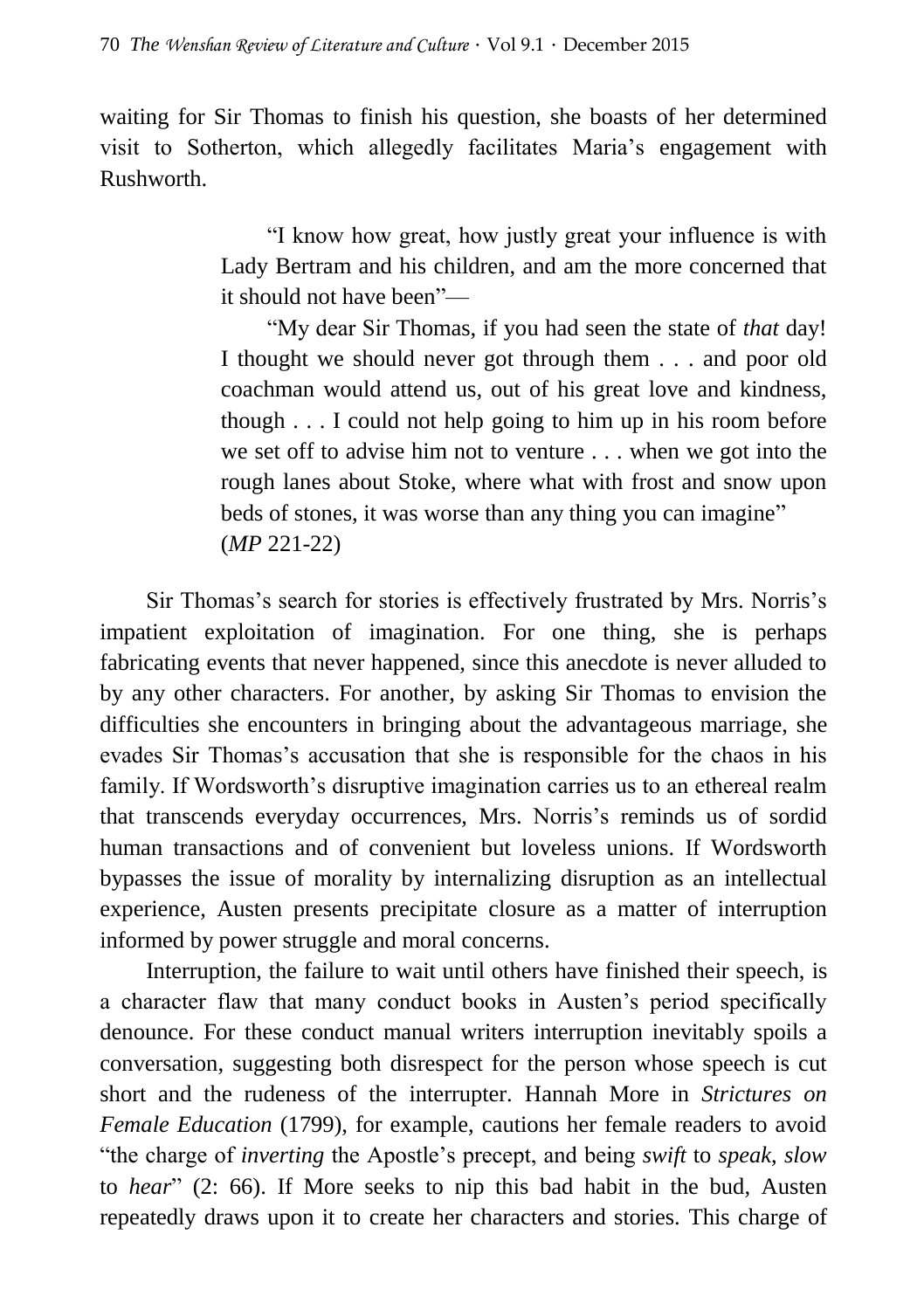being swift to speak and slow to hear appropriately captures Mrs. Norris's mannerism. While More's message attempts to persuade intelligent women not to show off their knowledge prematurely in men's presence, Mrs. Norris's frequent interruption of others' speech has little to do with her intellectual capacity. When her fidgeting about the room in search of a button "disturb[s] every body . . . in the midst of her nephew's [William Price's] account of a shipwreck or an engagement" (*MP* 275), she is trying to put an abrupt end to the story in which she finds no interest. Her attempt reflects her characteristic restlessness, her inability to endure a due process and her insistence on immediate satisfaction of her desire.

Mrs. Norris's restive personality easily translates into a vocal demand for hurry that reminds us of her desire for social prestige. A case in point occurs at the end of the Parsonage dinner party. Sir Thomas has a good time there and deliberately "prolong[s] the conversation on dancing" to delay their departure (*MP* 292). His conversation is cut short by Mrs. Norris's noisy bustle:

> "Come, Fanny, Fanny, what are you about? We are going. Do not you see your aunt is going? Quick, quick. I cannot bear to keep good old Wilcox waiting. You should always remember the coachman and horses. My dear Sir Thomas, we have settled it that the carriage should come back for you, and Edmund, and William."

> Sir Thomas could not dissent, as it had been his own arrangement, previously communicated to his wife and sister; but *that* seemed forgotten by Mrs. Norris, who must fancy that she settled it all by herself. (*MP* 292)

Sir Thomas's patriarchal authority manifests itself most clearly in his ability to control the pace of action and time management of others. It is Sir Thomas alone who can decide when to take his son to Antigua and when to release him. Even his absence from home has the power to delay Maria's marriage, Edmund's ordination and his determination to purchase a new horse for Fanny. It is this authority that Mrs. Norris attempts to usurp here by her demand for hurry. Waiting for the return of his carriage is Sir Thomas's original plan. Taking the words right out of Sir Thomas's mouth, Mrs. Norris betrays her ambition to be the head of Mansfield Park.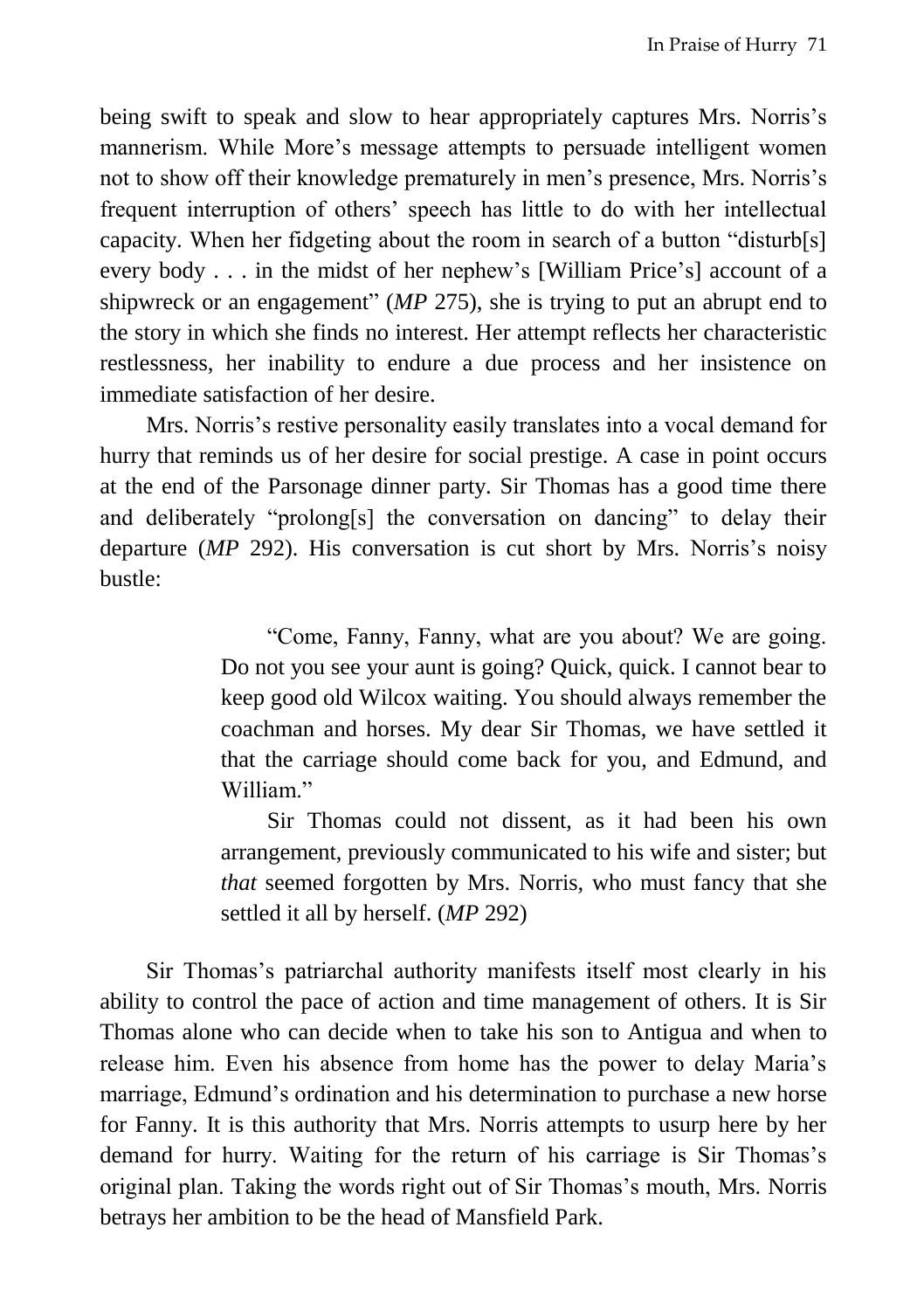The social implications of hurry in this scene can be amplified further. On the face of it, Mrs. Norris appears to be a benevolent mistress who cares about her servants. Her unwillingness to stay longer seems justified by her thoughtfulness for her social inferiors. But Mrs. Norris remembers her waiting servants only when she requires some means of self-defense. Earlier in the novel when Edmund accuses her of exploiting Fanny's labor, she immediately replies: "I am sure I do not know how it was to have been done better, . . . unless I had gone myself . . . but I . . . had promised John Groom to write to Mrs. Jefferies about his son, and the poor fellow was waiting for me half an hour" (*MP* 85). Moreover, the rapid action that Mrs. Norris demands sacrifices Fanny's comfort, suggesting that Fanny's claim to her regard is even less than a coachman's. By hurrying Fanny for the sake of not keeping a servant waiting, Mrs. Norris cruelly exposes her niece's social inferiority to the public. Mrs. Norris's impatience not only puts an abrupt end to an important event in the novel. It makes this end a dramatic moment charged with moral significance.

Through Mrs. Norris's demand for hurry, Austen apparently connects undue haste with dubious social power, as Burke does in his *Reflections*. But in fact *Mansfield Park*'s treatment of the quest for immediate resolution differs remarkably from Burke's. Commenting on the political instability in revolutionary France, Burk writes: "Rage and phrenzy will pull down more in half an hour, than prudence, deliberation, and foresight can build up in an hundred year. . . . What your politicians think the marks of a bold, hardy genius, are only proofs of a deplorable want of ability. By their violent haste, and their defiance of the process of nature, they are delivered over blindly to every projector and adventurer, to every alchymist and empiric" (168-70). The revolutionaries' intolerance of the oppressive ancient regime prompts them to overthrow it and allows them to obtain unprecedented power within a short period of time. Ironically, Burke argues, the same impatient desire for rapid resolutions of political difficulties will disorient their political agenda and undermine their newly-acquired power, subordinating their judgement to "every projector and adventurer." Here Burke stresses the destructive nature of haste, accusing it of destabilizing the existing power structure. In sharp contrast, *Mansfield Park* shows that it is impatience for an immediate conclusion, rather than "prudence, deliberation, and foresight," that confirms the distinction between the powerful and the powerless. The rose-cutting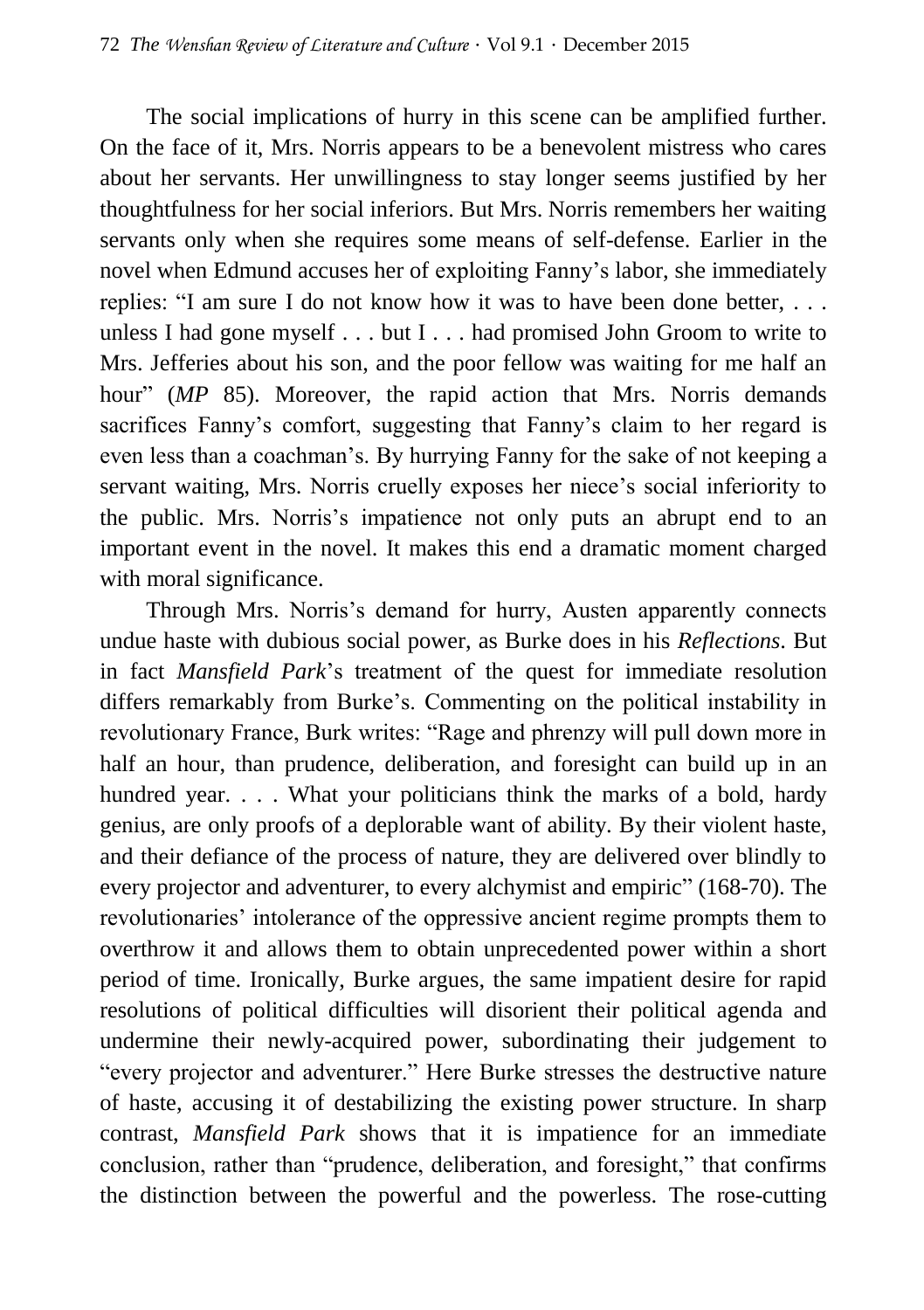episode illustrates this point clearly. Mrs. Norris asks Fanny to cut roses in hot weather and to carry them to her house without delay. Lady Bertram succinctly reports this event to Edmund: "When the roses were gathered, your aunt wished to have them, and then you know they must be taken home" (85). Lady Bertram's words confirm who is in charge of Mansfield Park during Sir Thomas's absence. The quick succession of verbs in her remark imitates the dispatch with which Mrs. Norris demands Fanny's service. Her use of "must" further accords her sister's demand for hurry with the reputation of authority, which is exactly what she desires.

Parallel to Burke's disapprobation of undue haste is his advocacy of the virtue of slow development. Reproving members of the National Assembly in France who find "glories in performing in a few months the work of ages," Burke argues that a positive political reform must proceed progressively. He writes:

> It is one of the excellencies of a method in which time is amongst the assistants, that its operation is slow, and in some cases almost imperceptible. . . . Time is required to produce that union of minds which alone can produce all the good we aim at. Our patience will achieve more than our force. . . . By a slow and well-sustained progress, the effect of each step is watched; the good or ill success of the first, gives light to us in the second; and so, from light to light, we are conducted with safety through the whole series.  $(169-70)$

*Mansfield Park* apparently absorbs this Burkean ideal that "a slow and well-sustained progress" is crucial to the correction and conservation of the established order. Fanny's gradual assimilation into Mansfield and her staunch resistance to Henry, for example, represents the novel's defense of the English evolutionary stability against the French revolutionary restlessness that the Crawfords embody. But just as Austen does not fully embrace the Wordsworthian vision, she has some reservations about the Burkean virtue of slow development. Burke does not specify how much time is necessary to effect constructive political improvement, acknowledging that "such a mode of reforming, possibly might take up many years" (169). While Burke believes that accepting and enduring an indefinite process helps England to avert a catastrophic revolution, in *Mansfield Park* Austen shows that such a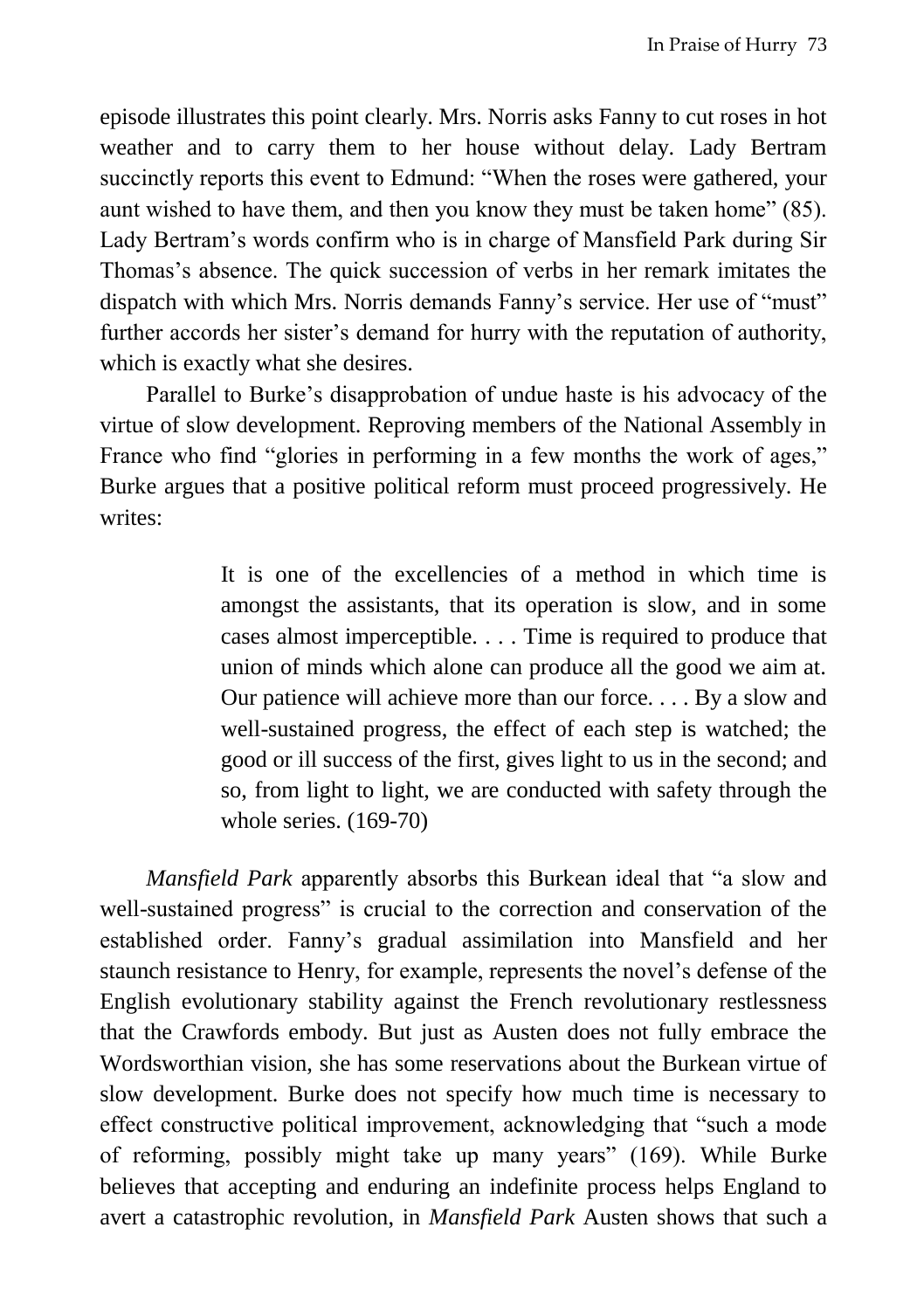process is symptomatic of revolutionary chaos and restlessness that Burke seeks to forestall.

## **II. The Evil of Procrastination**

Consider Sir Thomas's rebuke to Fanny when she rejects Henry Crawford's proposal. Sir Thomas angrily says: "I had thought you peculiarly free from wilfulness of temper, self-conceit, and every tendency to that independence of spirit, which prevails so much in modern days, . . . But you have now shewn me that you can be wilful and perverse" (367). The determiner "that" before "independence of spirit" suggests Sir Thomas's "recourse to the rhetoric of conservative or anti-Jacobin educational theorists" like Thomas Gisborne and Hannah More (Wiltshire, *MP* 367n3). Both Gisborne and More were influenced by Burke and thus "attributed the increased independence or 'insubordination' of children within the family to revolutionary French ideas" (Wiltshire, *MP* 367n3). The problem is, what exactly alerts Sir Thomas to the presence of "revolutionary French ideas" in Fanny? To answer this question we need to scrutinize Sir Thomas's reprimand in greater length:

> You think only of yourself; and because you do not feel for Mr. Crawford exactly what a young, heated fancy imagines to be necessary for happiness, you resolve to refuse him at once, without wishing even for a little time to consider of it . . . and are, in a wild fit of folly, throwing away from you such opportunity of being settled in life . . . as will, probably, never occur to you again.  $\ldots$  [L]et me tell you, Fanny, that you may live eighteen years longer in the world, without being addressed by a man of half Mr. Crawford's estate, or a tenth part of his merits. (*MP*  367-68)

Sir Thomas's sharp criticism of Fanny's rash decision quickly merges into his apprehension about her uncertain marital prospects, suggesting that the latter is his primary concern. He is afraid that Fanny may never have another chance to marry after turning down this eligible proposal. Because Fanny's determination to delay her marriage frustrates masculine desires and adds financial burdens to Sir Thomas's family, it constitutes a serious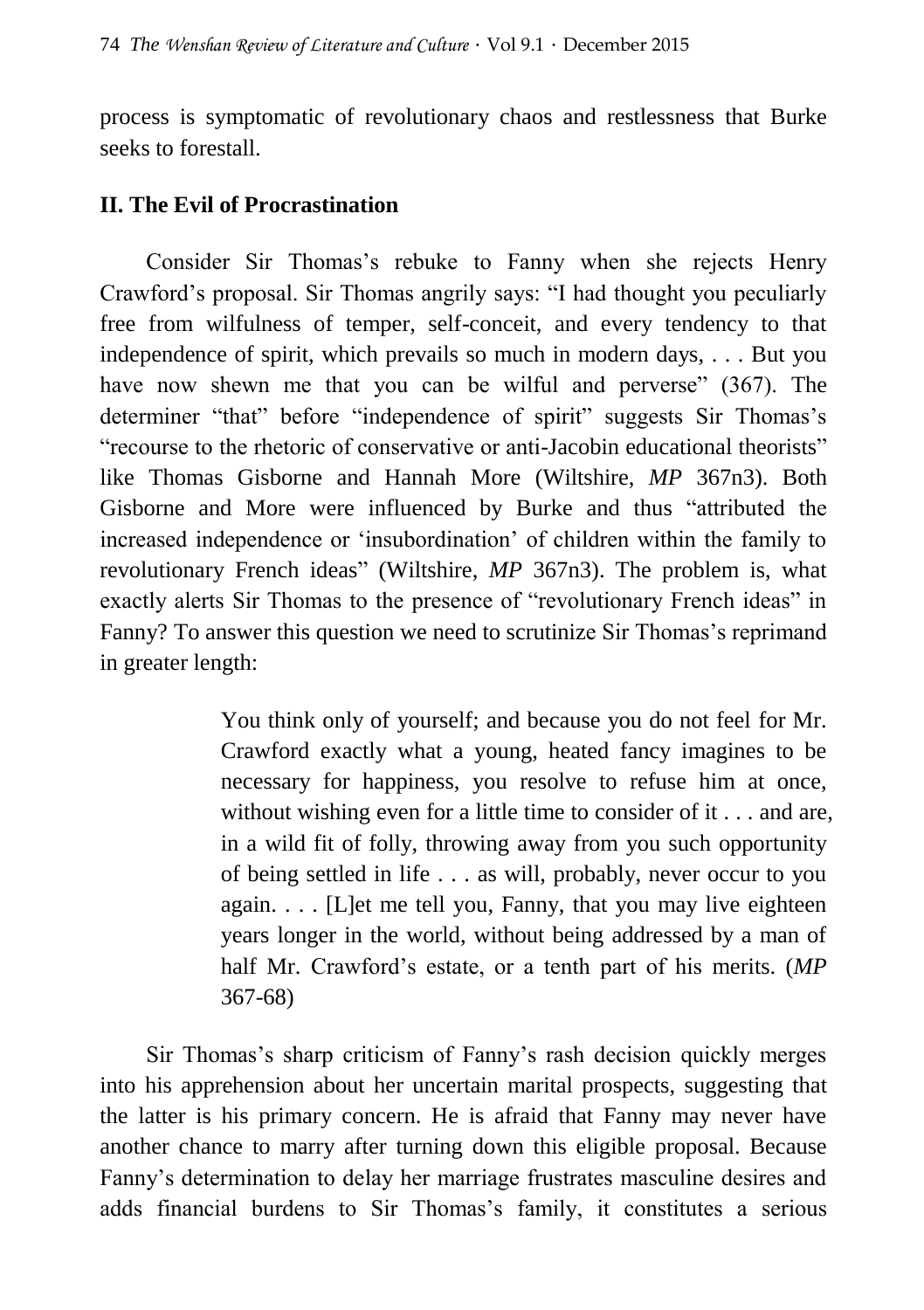defiance of the patriarchal establishment. This association of deferral with defiance becomes clearer later, when Fanny refuses to meet her suitor despite Sir Thomas's remonstrance: "Mr. Crawford has been kept waiting too long already" (*MP* 369). Instead of securing social stability, embracing slow and indefinite development threatens to subvert conventional virtues of obedience and courtesy.

A failed demand for hurry, as Sir Thomas's anger suggests, is indicative of rebellion. This futile request for immediate action recurs in the Portsmouth episode, in which Austen demonstrates that the demand for hurry cannot survive an anarchic environment and that it is the victim, rather than the cause, of chaos and disorder. In so doing, Austen qualifies Burke's claim that the pursuit of speedy resolution constitutes the origin of social turmoil. The chaos in Fanny's Portsmouth home is reflected in the pervasive noise there. "Here, every body was noisy, every voice was loud" (*MP* 454). A successful demand for hurry necessitates a hierarchy of voices. In order to shorten a protracted process, the disgruntled speaker must be able to gain ascendance over those who keep him waiting and compel their obedience. The Price household precisely lacks this hierarchy of voices. As a result, when William complains that some essential alteration of his uniform waistcoat has not been done and clamors for immediate help, his request is drowned by much louder noise: "Mrs. Price, Rebecca, and Betsey, all went up to defend themselves, all talking together, but Rebecca loudest, and the job was to be done . . . in a great hurry" (*MP* 441). Mrs. Price, Rebecca and Betsey talk at the same time. None of them can get their message across or subdue the others' argument. This confusion is indicated by the fact that we do not know whether it is Mrs. Price or her servant who entertains the thought that "this job was to be done . . . in a great hurry." Both of them are more eager to defend their procrastination than to redress it. It is Mrs. Price's characteristic indifference to efficiency that negates the desirability of speed and perpetuates the mess in her house.

To do justice to Mrs. Price, it must be noticed that she is not disinclined to remedy her domestic grievances. Unfortunately, this desire for improvement is counteracted by her indolent wish to preserve the status quo. This internal conflict between change and preservation determines Mrs. Price's management of her servant Rebecca. Mrs. Price repeatedly complains about Rebecca's procrastination: "Tell [Rebecca] to bring in the tea-things as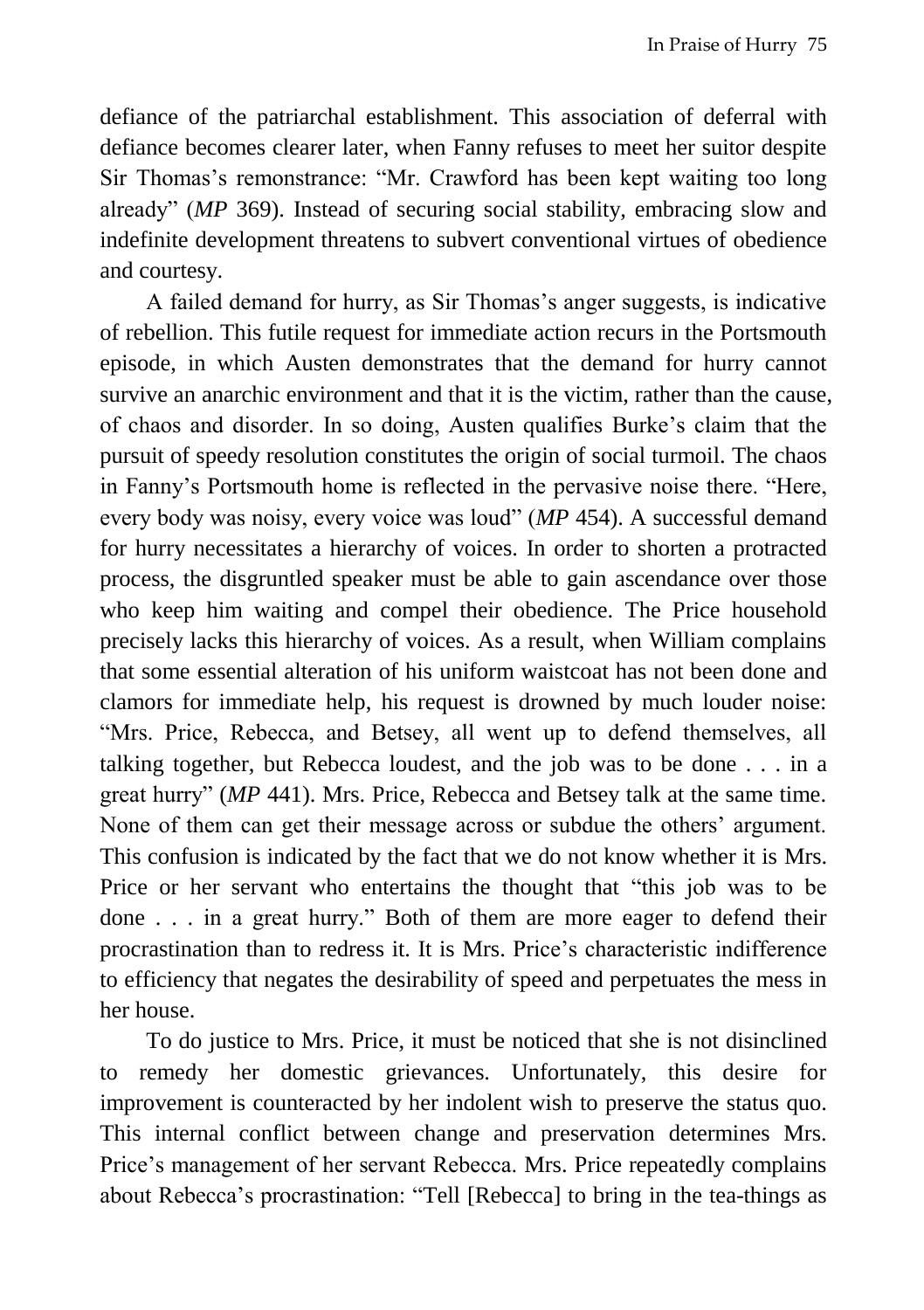soon as she can. . . . I cannot think what Rebecca has been about. I am sure I told her to bring some coals half an hour ago" (*MP* 438). Finding a slatternly servant annoying is the first step towards change. But when Fanny hints at hiring a new servant, her mother hesitates: "If I was to part with Rebecca, I should only get something worse" (*MP* 445). The balance between the principle of changing the unsatisfactory reality and that of preserving the existing order lies at the heart of Burke's philosophy of political reform.<sup>7</sup> Mrs. Price's indecisiveness, however, presents an alternative account of Burke's ideal. It shows that the conflict between these two principles produces irresponsible delay as much as it engenders political stability.

*Mansfield Park* consistently casts delay in a negative light, which is another sign suggesting Austen's suspicion of the Burkean virtue of slow progress. This suspicion finds expression in Henry's postponement of his marriage. When Mrs. Grant urges him to find a wife and to settle down as soon as possible, Henry playfully replies: "You will allow for the doubts of youth and inexperience. I am of a cautious temper, and unwilling to risk my happiness in a hurry. Nobody can think more highly of matrimonial state than myself " (*MP* 49). Henry is transparently disingenuous here, as his delay in marriage has nothing to do with his "cautious temper" or his "unwillingness to risk [his] happiness in a hurry." Henry simply wants to continue his flirtation with as many women as he likes. Marriage threatens to deny him such a privileged liberty. As D. A. Miller aptly maintains, "marriage is indeed the last best gift in Jane Austen's novels, but Henry Crawford's narratability comes from his systematic deferral of a gift whose finality he prefers to stress over its superiority" (21). In the same way that Burke reveres a time-honored tradition and refuses to overthrow it precipitately, Henry seemingly celebrates marriage and is unwilling to desecrate a traditional social institution with a hasty move. However, through Henry's verbal manipulation and the disastrous consequence of his delay in marriage, Austen shows that unwillingness to be "in a hurry" easily slips into unethical procrastination.

After Henry discovers Fanny's attraction, however, he becomes eager to throw off his flirtatious habit and to marry her. The reformation of Henry's manners can be best observed in his farewell speech to Fanny before he leaves Portsmouth. Noticing that the unhygienic environment of Fanny's home is

 $\overline{\phantom{a}}$ 

<sup>7</sup> One of the most celebrated quotations from *Reflections* is "even when I changed, it should be to preserve" (248).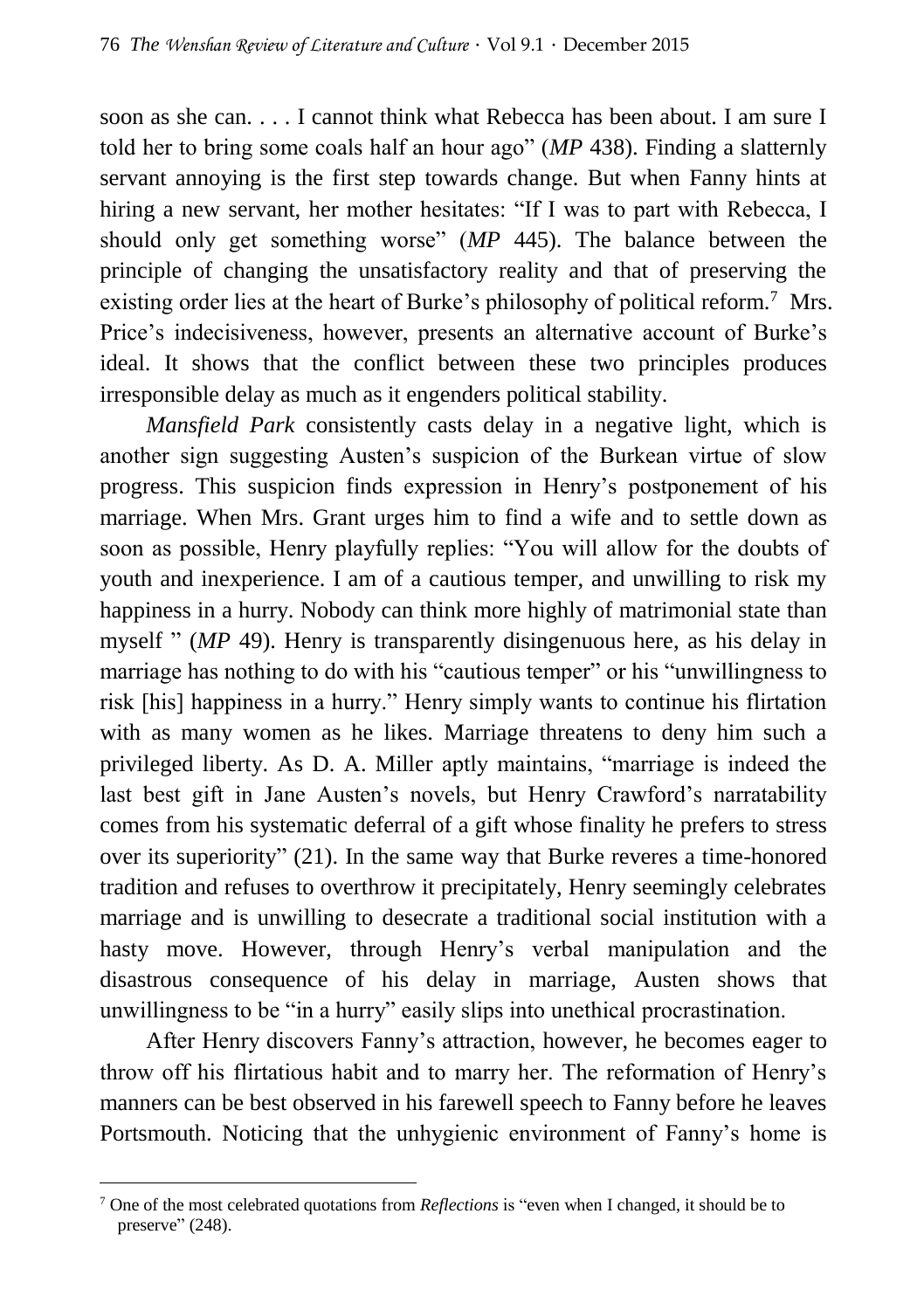harmful to her health. Henry tells her: "If . . . you find yourself growing unwell, and any difficulties arise about your returning to Mansfield—without waiting for the two months to be ended—*that* must not be regarded as of any consequence, if you feel yourself at all less strong, or comfortable than usual, and will only let my sister know it, . . . she and I will immediately come down, and take you back to Mansfield" (*MP* 476). Henry is here urging Fanny not to continue waiting for Sir Thomas's summon and to return to Mansfield without delay. This recommendation of immediate action recalls the earlier iron-gate episode, in which Henry suggests that Maria should cross the locked gate with him unaccompanied by her fiancé. A comparison of these two scenes is revealing. Both events feature Henry encouraging a young woman to stop waiting. Maria's case is characterized by selfish demand for instant gratification regardless of others, which sows the seeds for future contention. In Fanny's case, by contrast, we see Henry's genuine concern for his lover and his proposed remedy promises a positive change. Fanny's health will certainly improve after she returns to Mansfield. Through this contrast Austen invites us to consider different forms of restlessness and argues that some deserve approval. It is Henry's impatience to see the end of Fanny's distress that confirms his moral improvement and the sincerity of his attachment. Impatience can also be a form of moral virtue.

## **III. The Virtue of Impatience**

Burke has the English Glorious Revolution in mind when he criticizes the National Assembly in France. He repeatedly pits the English model of peaceful political reform against the French revolutionary turmoil. In one of such comparisons, Burke resorts to a metaphor of illness to illustrate his point. He writes:

> We have consecrated the state, that no man should approach to look into its defects or corruptions but with due caution; that he should never dream of beginning its reformation by its subversion; that he should approach to the faults of the state as to the wounds of a father, with pious awe and trembling solicitude. By this wise prejudice we are taught to look with horror on those children of their country who are prompt rashly to hack that aged parent in pieces, and put him into the kettle of magicians, in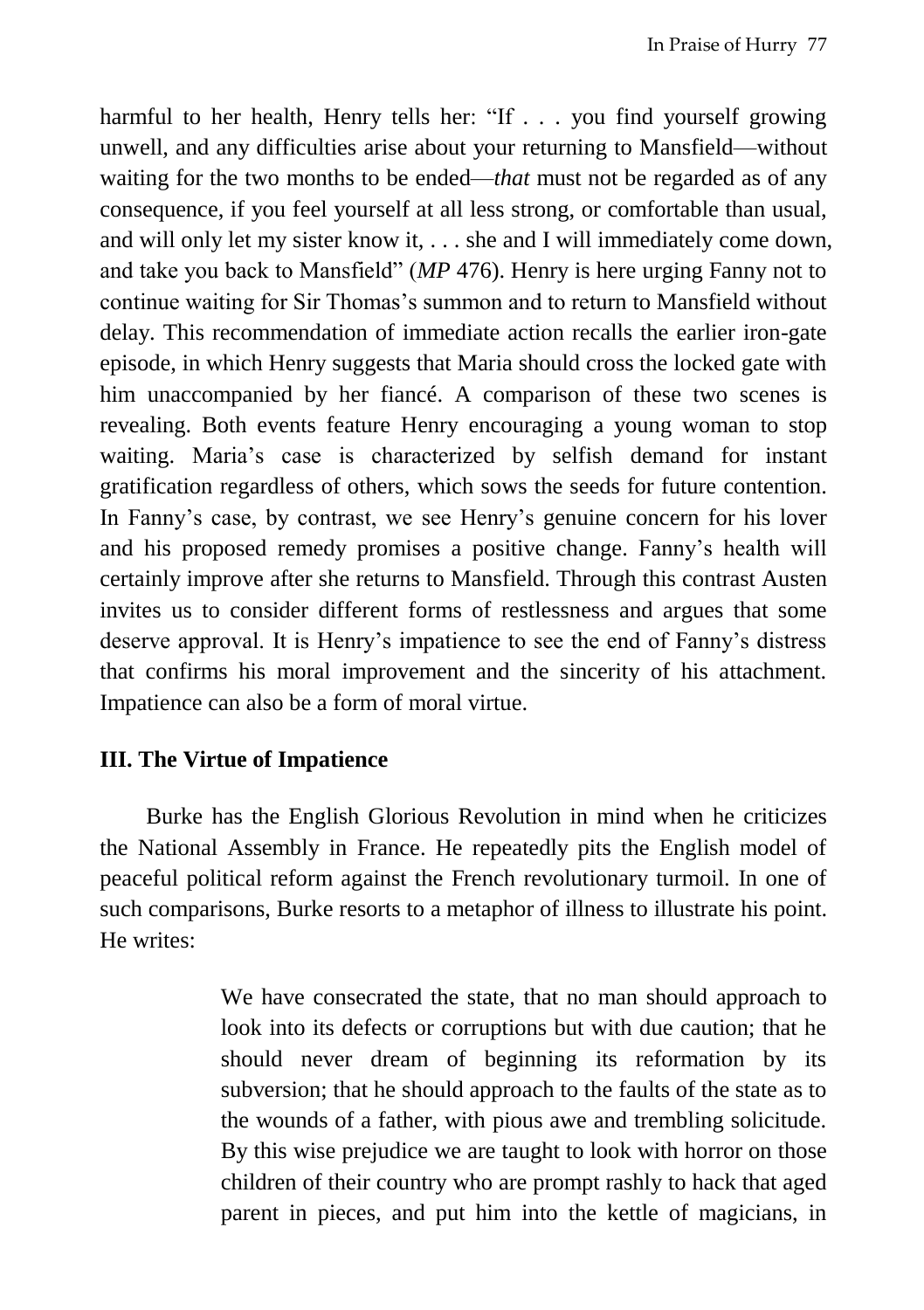hopes that  $\dots$  they may regenerate the paternal constitution, and renovate their father's life. (96)

This passage juxtaposes two different ways of redressing political defects. One prioritizes cautious preservation. Progress is necessarily slow when tempered by "pious awe and trembling solicitude." The other embraces haste. The prospect of an immediate resolution justifies "hack[ing]" the established order "in pieces." For Burke, speed plays a central role in determining the outcome of a revolution. Because the English accepted gradual and progressive change, the Glorious Revolution improved the hereditary rule of succession without subverting its substance. Because the French opted for rash and radical innovation, their revolution produced irrevocable alternation. As many critics have pointed out, *Mansfield Park* reveals a Burkean strain most clearly in its attempt to differentiate judicious improvement from excessive innovation. <sup>8</sup> But, significantly, in this novel Austen severs the Burkean connection between slow development and improvement, not least by showing that it is the demand for hurry that effects positive alteration.

The change in the assistance Mrs. Price receives from her rich relatives is a case in point. At the beginning of the novel, Mrs. Price's apologetic letter to her sister restores peace and procures her the much-needed attention. The mode of assistance the Mansfield party adopts to alleviate her distress is encapsulated in one sentence: "Sir Thomas sent friendly advice and professions, Lady Bertram dispatched money and baby-linen, and Mrs. Norris wrote the letter" (*MP* 5). Because the privations of poverty lie at the heart of Mrs. Price's problem, only Lady Bertram's "money and baby-linen" are able to produce immediate relief for the sufferer. In contrast, Sir Thomas's "advice and professions" and Mrs. Norris's letter-writing do not benefit Mrs. Price substantially. The fact that Lady Bertram's useful act of kindness is syntactically framed by her husband and her sister's lip service suggests that the effectiveness of the former is counteracted, if not swamped, by the latter. The structure of this sentence implies that the existing project of benevolence helps Mrs. Price little, yet, unfortunately, it continues for a "twelvemonth" (*MP* 5). It is not until Mrs. Norris urgently suggests that Sir Thomas should raise Fanny in Mansfield Park that a fresh improvement is introduced. Upon hearing this proposal, Sir Thomas "could not give so instantaneous and

 $\overline{a}$ 

<sup>8</sup> See Duckworth 35-80 and Karounos 717-18.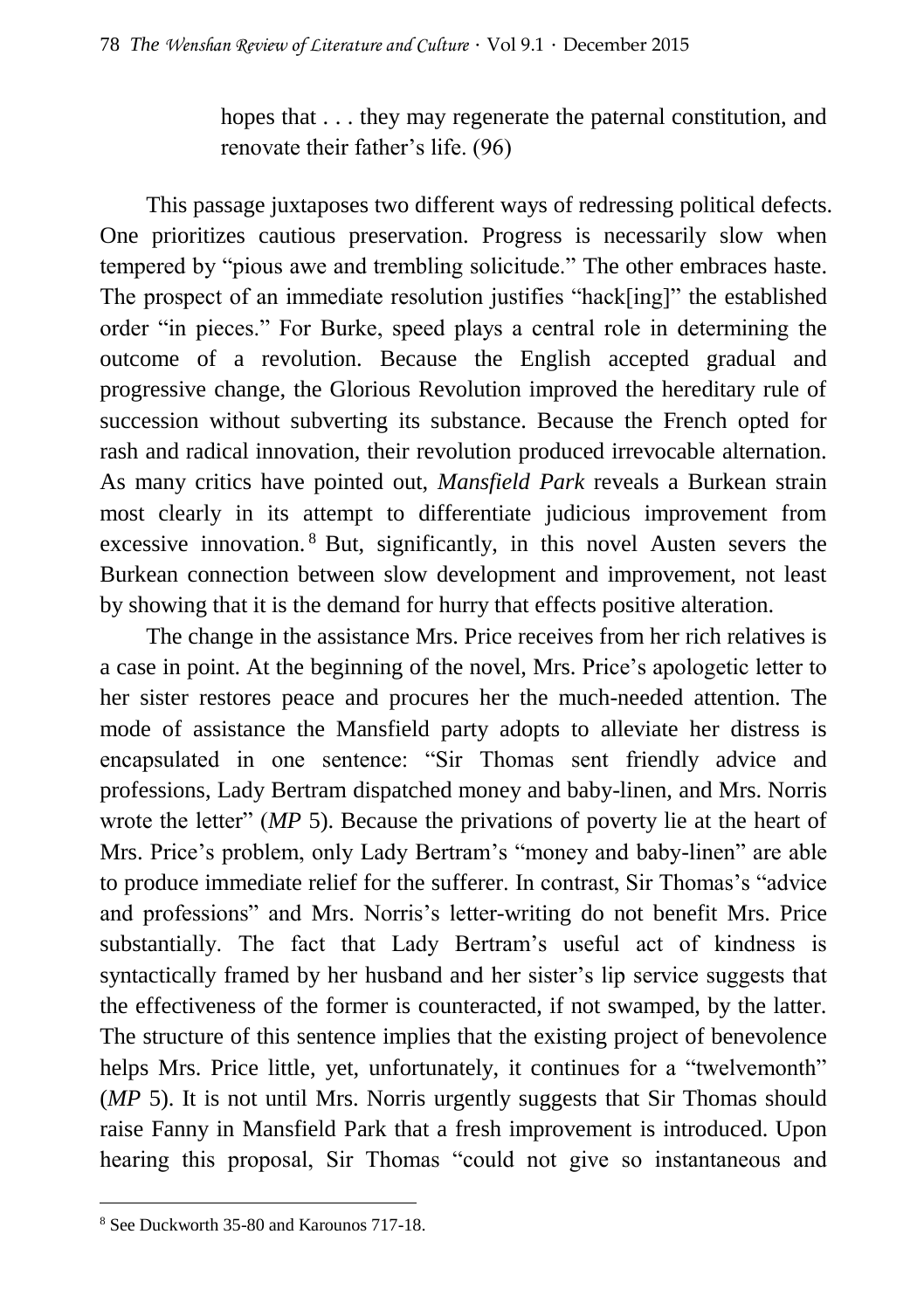unqualified a consent" and the prospect of indefinite delay looms large (*MP* 6). The possibility of further delay is eliminated when Mrs. Norris hurries Sir Thomas into making a decision: "No sooner had he deliberately begun to state his objections, than [she] interrupted him with a reply to them all whether stated or not" (*MP* 6). Successfully putting the adoption idea into practice, Mrs. Norris's impatient interruption helps to change the existing scheme of benevolence for the better and sets the novel's main story in motion. Rather than producing revolutionary disorder, impatience is capable of ushering in constructive improvement.

It is this virtue of impatience that distinguishes Susan Price from her mother. Fanny's judgement provides the only means by which we can evaluate these two minor characters. Significantly, her judgement relies heavily on the speed that characterizes Mrs. Price's and Susan's activity respectively. According to Fanny's careful observation, her mother's "days were spent in a kind of slow bustle; all was busy without getting on, always behindhand and lamenting it, without altering her ways" (*MP* 451). This passage explicitly associates slowness with procrastination, justifying Fanny's conclusion that her mother is "a dawdle, a slattern" (*MP* 451). On the contrary, Susan is quick to point out the prevalent disorder and occasional injustice in her home, so much so that Fanny uses the term "rash squabbles" to describe Susan's attempt to discipline her unruly brothers (*MP* 453). Fanny has good reasons to appreciate her sister's desire to redress domestic problems immediately, because her intolerance of procrastination promises genuine improvement. For instance, it is Susan who brings Fanny tea and refreshments that she has been expecting with increasing despair: "'She had been into the kitchen,' [Susan] said, 'to hurry Sally and help make the toast, and spread the bread and butter—or she did not know when they should have got tea'" (*MP*  443). This passage recalls Mrs. Price's earlier futile attempt to speed up the tea-serving process and invites a comparison of mother and daughter in terms of hurry. Mrs. Price's inability to command her servant's obedience confirms her status as a powerless and indolent mistress. On the contrary, Susan's successful demand for hurry wins Fanny's grateful approval, implies her moral superiority and prefigures her final transcendence above her chaotic home. Although very briefly, Susan's decision to act promptly reinstates order in the Price household. Hurry deserves to be accorded a moral character.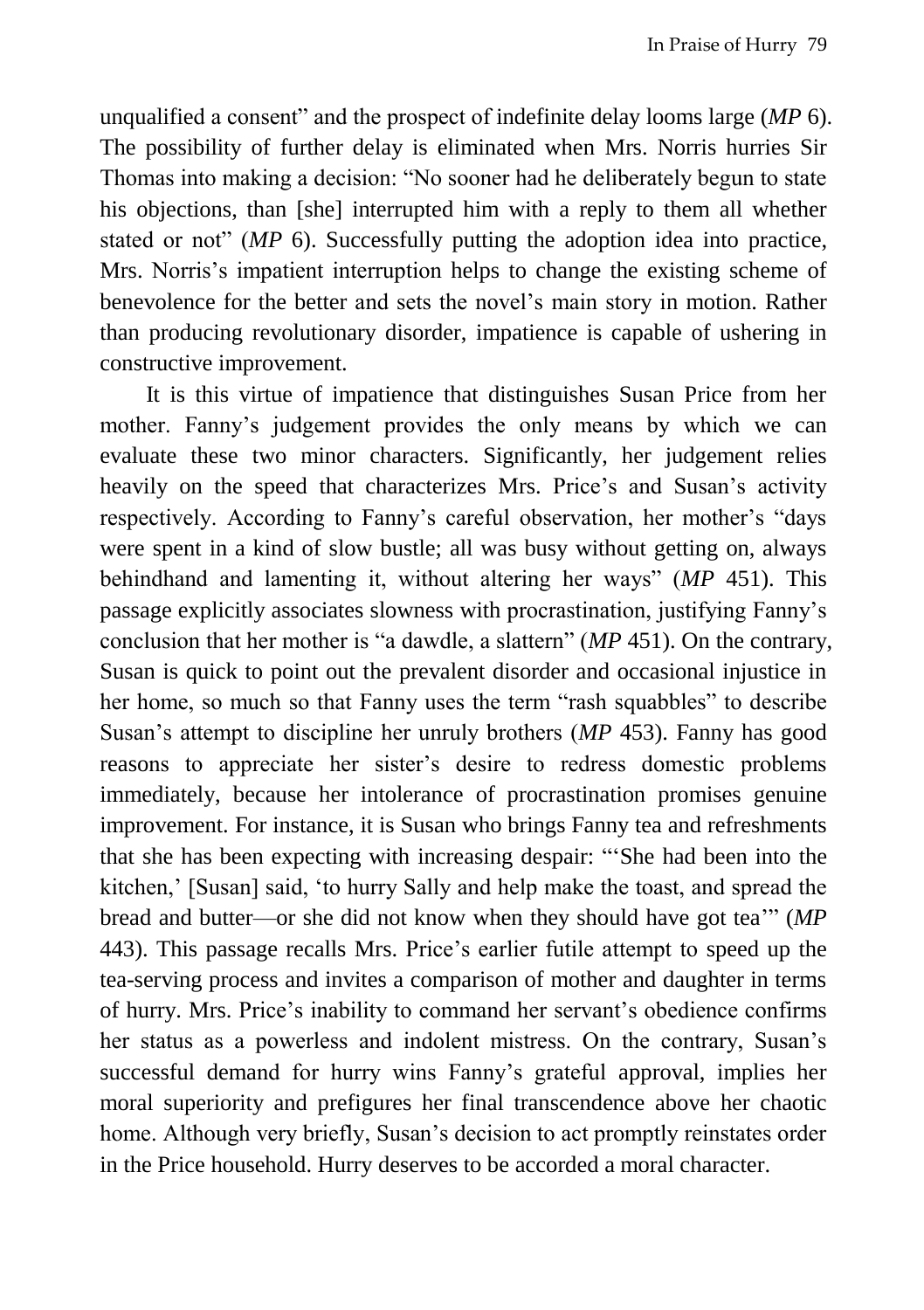Such is the connection between hurry and morality in *Mansfield Park* that failure to recognize the value of speed is tantamount to moral inadequacy. The iron-gate episode apparently condemns Maria and Henry's unwillingness to wait for Rushworth. But at the center of this event lies a subtle recommendation of hurry. It is important to notice that Rushworth undertakes to fetch the key to unlock the gate with alacrity. Austen takes care to emphasize how fast he runs, not least by making Julia report that "he was posting away, as if upon life and death" (*MP* 117). Why is this emphasis on speed necessary? It is because Rushworth's readiness to oblige his fiancée and his eagerness to complete his mission make her obligation to wait for him more binding and the breach of it more outrageous. Just as hurry serves to distinguish Susan and her mother, here it helps to indicate the difference between Fanny and Maria. Although Maria witnesses how fast Rushworth runs away, she chooses to emphasize his slowness ("Mr. Rushworth is so long fetching this key") so as to legitimize her refusal to wait for him (*MP* 116). Fanny is the only person who appreciates the value of Rushworth's immediate action. "Nothing could be more obliging than your manner," she kindly assures unhappy Rushworth (*MP* 119). In this respect, hurry goes beyond a petulant demand for speed and becomes an effective moral indicator.

The last sentence of *Mansfield Park* is calculated to excite readers' impatience. "On that event [Dr. Grant's death] they [Edmund and Fanny] removed to Mansfield, and the parsonage there, which under each of its two former owners, Fanny had never been able to approach but with some painful sensation of restraint or alarm, soon grew as dear to her heart, and as thoroughly perfect in her eyes, as every thing else, within the view and patronage of Mansfield Park, had long been" (*MP* 547-48). We may expect a full stop immediately after the first "Mansfield." Instead, we have a comma, which allows another complex sentence to ensue. The subject of this sentence, "the parsonage," is separated from its predicate, "soon grew," by a long relative clause. The emergence of the predicate does not guarantee the completion of the sentence's meaning. It is followed by an elaborate network of prepositional phrases (as . . . as . . . as . . .), whose main purpose is further to delay syntactic closure. Bharat Tandon has argued that this complex sentence mimes "some painful sensation of restraint" that Fanny has been experiencing throughout the novel (196). I wish to add that, when reading this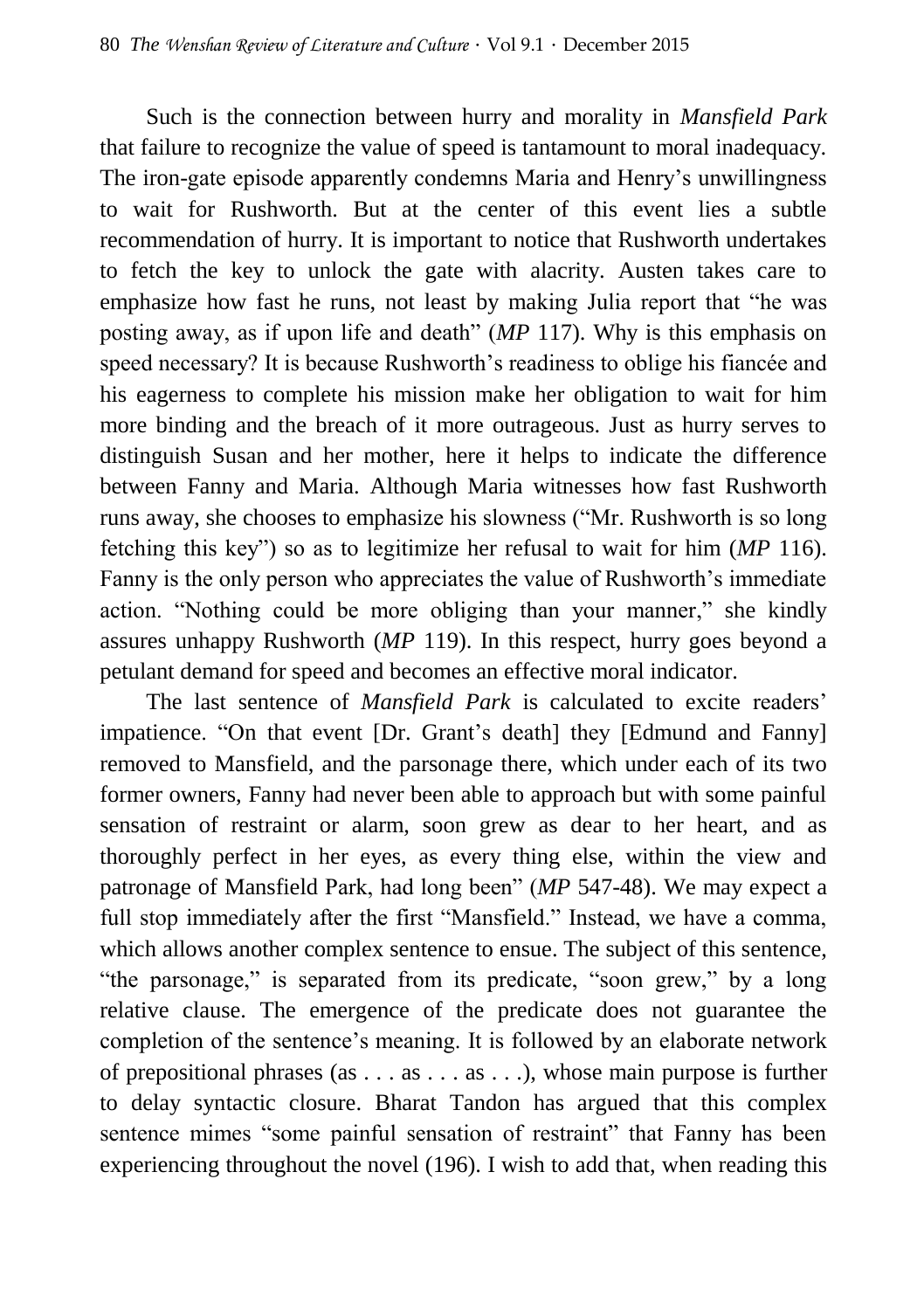sentence, readers are likely to feel such sensation of restraint and to be impatient for an end.

This arousal of readerly impatience is appropriate in a novel informed by a prevalent sense of urgency and restlessness. It serves as a good conclusion to a novel where hurry is celebrated as a source of creative energy. But it seems out of place in the Austen canon. Prior to *Mansfield Park*, Austen never allows a "sensation of restraint" to linger at the very end of her work. Both *Sense and Sensibility* and *Pride and Prejudice* end on a happy note that highlights conjugal harmony between the hero and the heroine. *Mansfield Park* differs from these two early novels most noticeably in its treatment of hurry. As Marianne Dashwood's and Elizabeth Bennet's disastrous first impression suggests, the early novels condemn rash decisions and recommend patient endurance. *Mansfield Park*, by contrast, celebrates immediate action and denounces procrastination. Austen's rethinking of the Burkean association of haste with imprudence and her consistent effort to cast hurry in a positive light mark a new phase in her literary career.